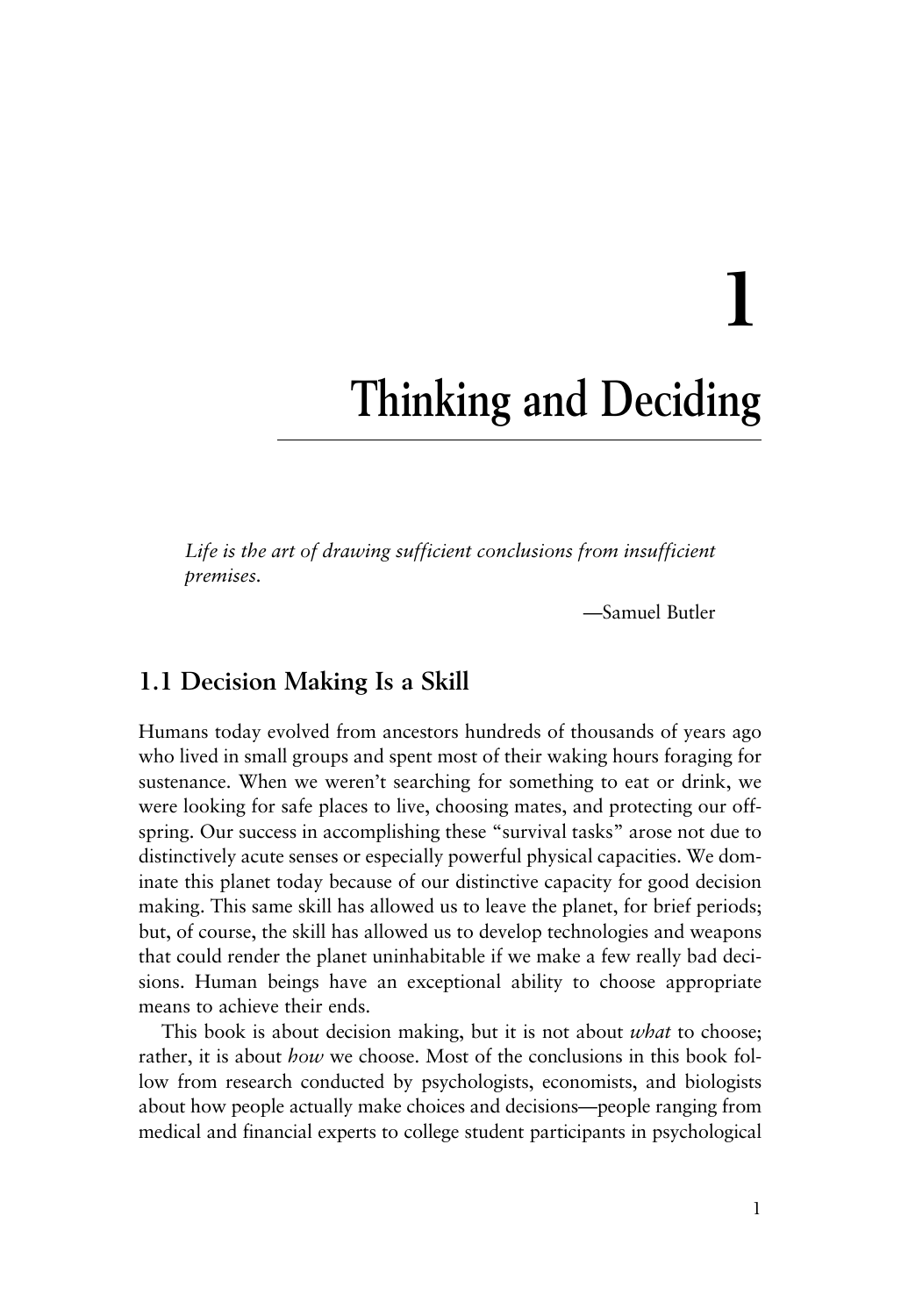#### 2——Rational Choice in an Uncertain World

experiments. The important finding is that diverse people in very different situations often think about their decisions in the same way. We have a common set of cognitive skills that are reflected in similar decision habits. But we also bring with us a common set of limitations on our thinking skills that can make our choices far from optimal, limitations that are most obvious when we must make judgments and decisions that are not like those we were "selected" to make in the ancestral environments in which we evolved.

Our decision-making capacities are not simply "wired in," following some evolutionary design. Choosing wisely is a learned *skill,* which, like any other skill, can be improved with experience. An analogy can be drawn with swimming. When most of us enter the water for the first time, we do so with a set of muscular skills that we use to keep ourselves from drowning. We also have one important bias: We want to keep our heads above water. That bias leads us to assume a vertical position, which is one of the few possible ways to drown. Even if we know better, in moments of panic or confusion we attempt to keep our heads wholly free of the water, despite the obvious effort involved compared with that of lying flat in a "jellyfish float." The first step in helping people learn to swim, therefore, is to make them feel comfortable with their head under water. Anybody who has managed to overcome the head-up bias can survive for hours by simply lying face forward on the water with arms and legs dangling—and lifting the head only when it is necessary to breathe (provided, of course, the waves are not too strong or the water too cold). Ordinary skills can thus be modified to cope effectively with the situation by removing a pernicious bias.

This book describes and explains these self-defeating thinking habits, and then suggests other strategies that will improve the decision maker's skill. This approach reflects the spirit of Benjamin Franklin, whose letter of advice about a pressing decision to his friend Joseph Priestley (1772) began, "I cannot, for want of sufficient premises, advise you *what* to determine, but if you please, I will tell you *how."* We will describe pernicious modes of thought in order to provide advice about how to improve choices. But we will not suggest what your goals, preferences, or aspirations ought to be when making these choices. The purpose of this book is not to improve tastes, or preferences, or ethics—nor to provide advice about how to implement decisions once they have been made. Likewise (unlike many other books written on this subject), this book does not offer advice about how to feel good about yourself. Rather, our purpose is to increase skill in thinking about decisions and choices. In addition, to better understand the decision process and to identify the situations in which our choices are less than optimal, we introduce a second perspective on decision making, namely analyses of the nature of rational decision processes by philosophers and mathematicians.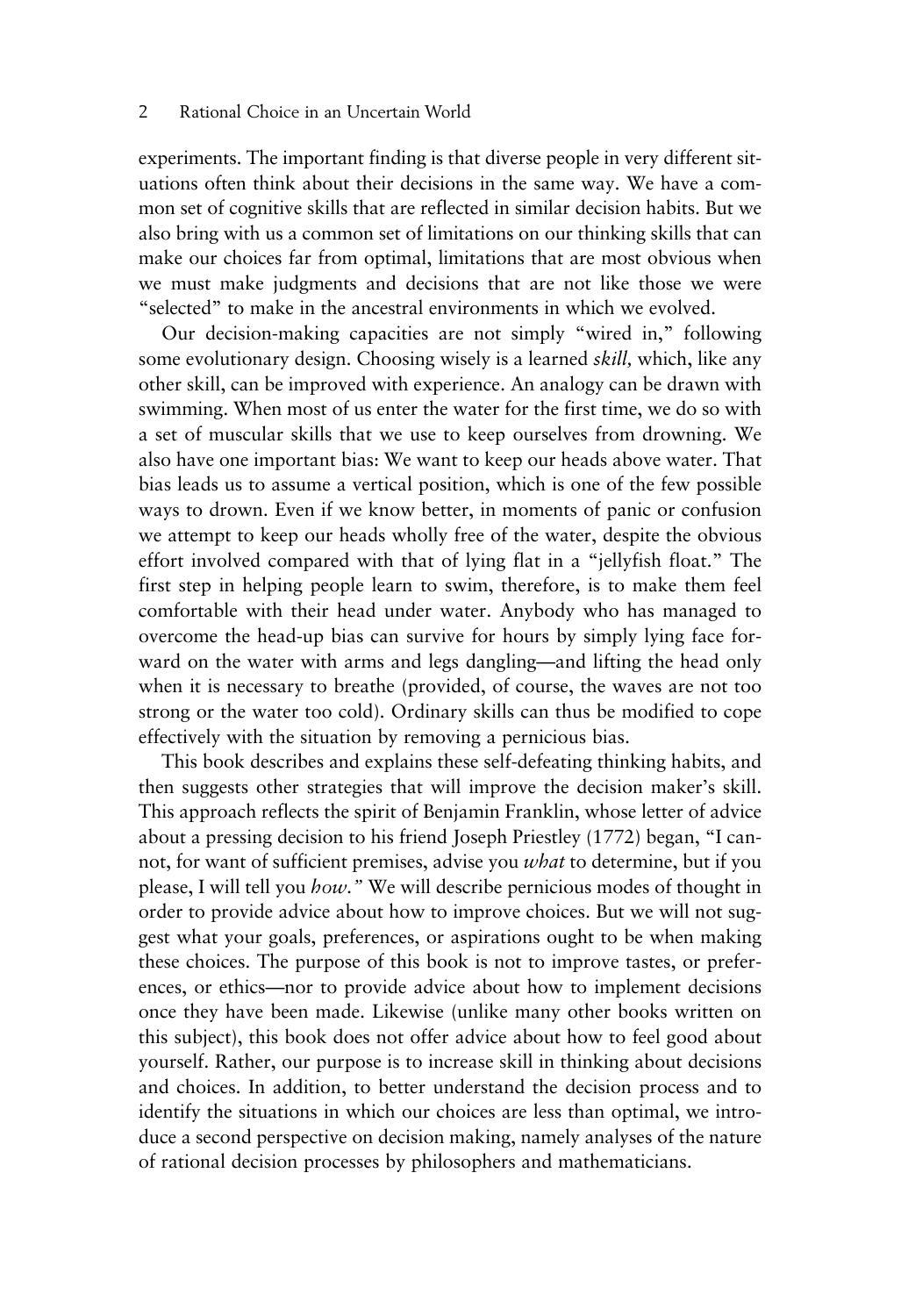## **1.2 Thinking: Automatic and Controlled**

What is thinking? Briefly, it is the creation of mental representations of what *is not* in the immediate environment. Seeing a green wall is not thinking; however, imagining what that wall would be like if it were repainted blue is. Noting that a patient is jaundiced is not thinking; hypothesizing that the patient may suffer from liver damage is. Noticing that a stock's price has dropped is not thinking, but inferring the causes of that drop and deciding to sell the stock is.

Sir Frederick Bartlett, whose work 50 years ago helped create much of what is now termed *cognitive psychology,* defined thinking as the *skill* of "filling gaps in evidence" (1958). Thinking is probably best conceived of as an *extension of perception*—an extension that allows us to fill in the gaps in the picture of the environment painted in our minds by our perceptual systems, and to infer causal relationships and other important "affordances" of those environments. (For example, Steven Pinker [1997] provides an instructive analysis of the assumptions that we *must* be using as "premises" to "infer" a mental model of our three-dimensional world based on our fragmentary two-dimensional visual percepts.)

To simplify, there are basically two types of thought processes: automatic and controlled. The terms themselves imply the difference. Pure association is the simplest type of automatic thinking. Something in the environment "brings an idea to mind," or one idea suggests another, or a memory. As the English philosopher John Locke (1632–1706) pointed out, much of our thinking is associational. At the other extreme is controlled thought, in which we deliberately hypothesize a class of objects or experiences and then view our experiences in terms of these hypothetical possibilities. Controlled thought is "what if" thinking. The French psychologist Jean Piaget (1896–1980) defined such thinking as "formal," in which "reality is viewed as secondary to possibility." Such formal thought is only one type of controlled thinking. Other types include visual imagination, creation, and scenario building.

To distinguish between these two broad categories of thinking, we can give an example. Many of our clinical colleagues who practice psychotherapy are convinced that *all* instances of child abuse, no matter how far in the distant past and no matter how safe the child is at the time of disclosure, should be reported, "because one thing we know about child abuse is that no child abusers stop on their own." How do they know that? They may have treated a number of child abusers, and of course none of those they have seen have stopped on their own. (Otherwise, our colleagues wouldn't be seeing them.) The image of what a child abuser is like is automatically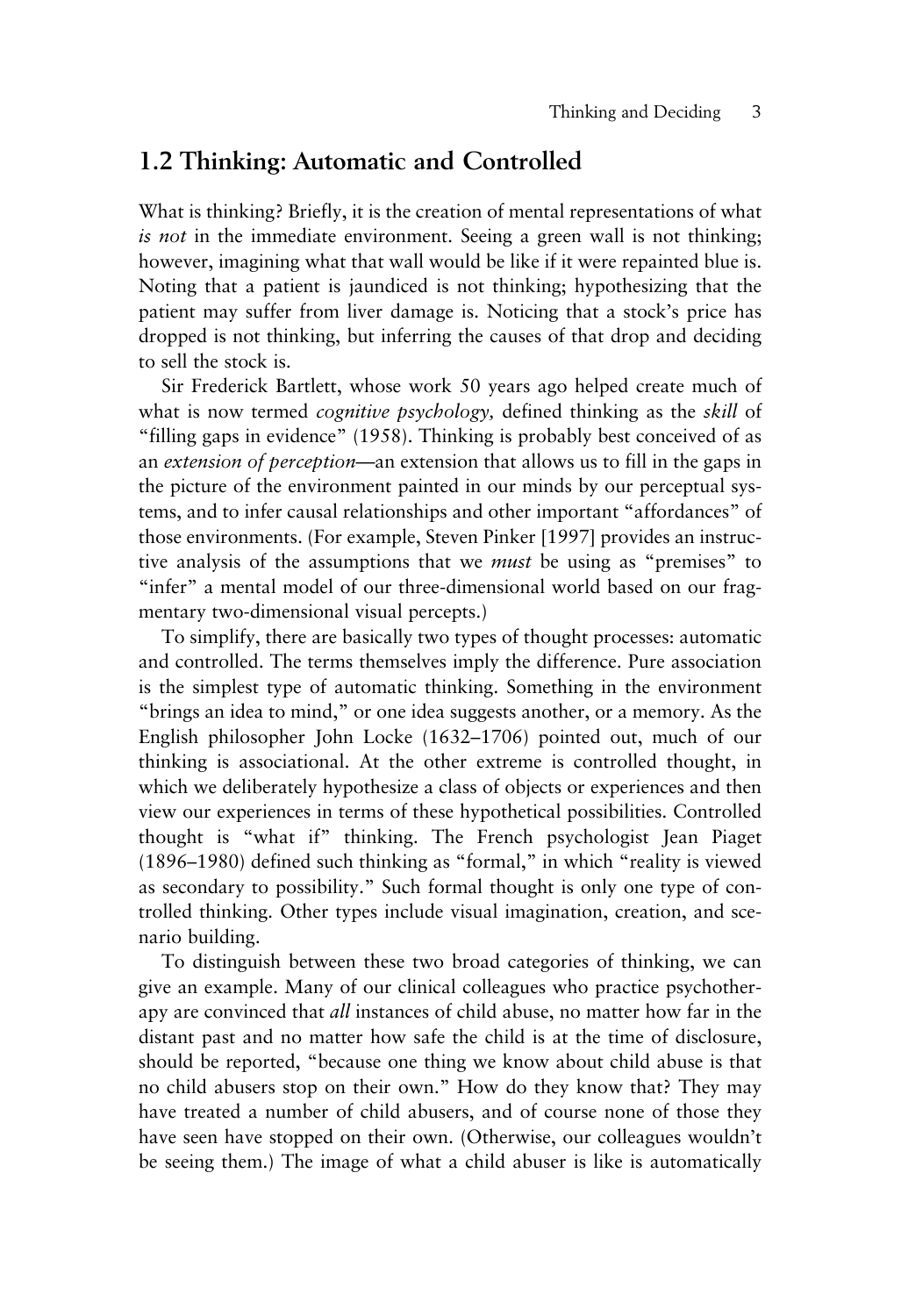associated with the abusers they have seen. These known abusers did not "stop on their own," so they conclude that all child abusers do not. The conclusion is automatic.

These colleagues do in fact have experience with abusers. The problem is that their experience is limited to those who have *not* stopped on their own, and since their experience is in treatment settings, these abusers cannot *by definition* stop without therapy. Abusers who have stopped on their own without therapy do not enter it and would be unlikely to identify themselves. They are systematically "*un*available." Or consider clinical psychologists and psychiatrists in private practice who maintain that low self-esteem "causes" negative social and individual behavior. But they see only people who are in therapy. People who engage in negative behaviors and don't feel bad about such behaviors don't voluntarily seek out therapists. (And therapists in coercive settings, such as residential treatment programs for severe juvenile delinquents, do not report that their clients have low self-esteem; in fact, it is often the opposite.) Thus, most people seen in voluntary treatment settings have engaged in negative behaviors *and* have a negative self-image. Therapists conclude that the self-image problem is at the basis of the behavior. It can just as easily be concluded, however, that the self-image problem leads people to therapy, or even that the negative self-image is *valuable* to these people because otherwise they would not be motivated to change their behaviors.

Controlled thinking indicates that the logic of this conclusion is flawed. A critic pointing out the flaw in his or her colleagues' reasoning does not do so on the basis of what comes to mind (the clients he or she is seeing), but quite literally *pauses* to ask "what if?" Such thinking corresponds to Piaget's definition of *formal.* The sample of people who are observed (child abusers who have not stopped on their own) is regarded as one of two possible sets, and the psychotherapist does not have the people in the other set available for observation. The playing field is not level when such logical specification of all possibilities is pitted against automatic thought. In these examples and many others that follow, the logical conclusion of "don't know" is supported, much to the distress of some readers. But it is better to know what we don't know and to deliberately seek more evidence on conclusions that are important, when we don't know.

The prototype of automatic thinking is the thinking involved when we drive a car. We respond to stimuli *not* present in the environment—for example, the expectation that the light will be red before we get to the intersection. Our thought processes are so automatic that we are usually unaware of them. We "steer the car" to reach a desired position without being aware that what we are doing is turning the steering wheel a certain amount so that the car will respond as we desire. It is only when we are learning to drive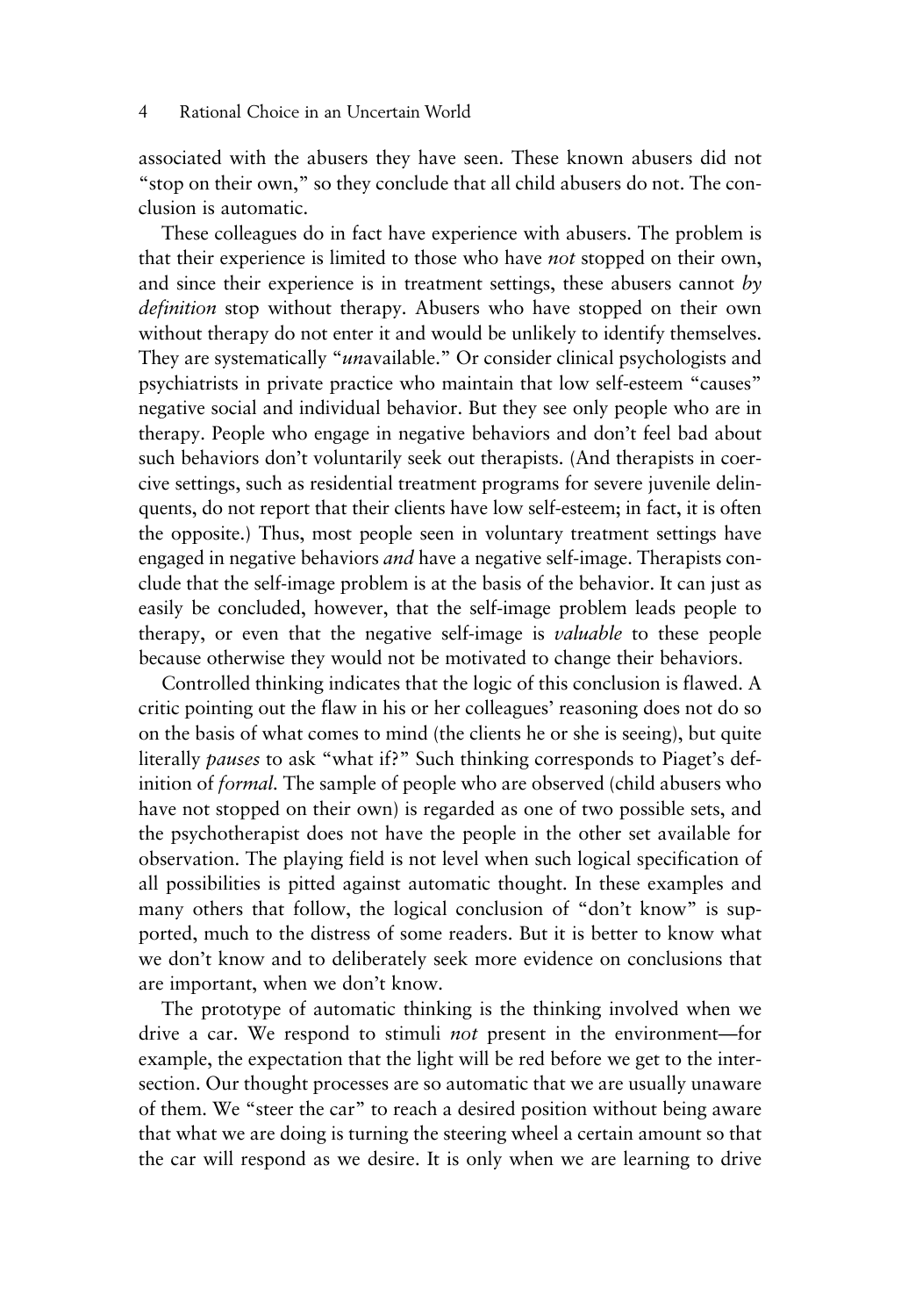that we are aware of the thought processes involved, and in fact we have really learned to drive only when we cease being aware of them. While much of driving involves *motor programs* as opposed to *mental representations,* we nevertheless do "think." This thinking is so automatic, however, that we can carry on conversations at the same time, listen to music, or even create prose or music in other parts of our head. When automatic thinking occurs in less mundane areas, it is often termed *intuition* (e.g., we admire the intuitive wisdom of a respected physician, mechanic, or business leader).

In contrast, a prototype of controlled thought is scientific reasoning. While the original ideas may arise intuitively, they are subjected to rigorous investigation by consideration of *alternative explanations* of the phenomena the ideas seem to explain. (In fact, one way of characterizing Piaget's idea of formal thought is that it is scientific thinking applied to everyday situations.) *Plausible explanations* are considered, and most of them are systematically eliminated by observation, logical reasoning, or experimentation. (However, there are historical instances of ideas later regarded as correct being eliminated as a result of poor experimentation; Schroedinger's equations describing the behavior of the hydrogen atom are an example. The physicist Paul Dirac later commented that Schroedinger had paid too much attention to the experiments, and not enough to the intuition that his equations were "beautiful.")

Occasionally, the degree to which thinking is automatic rather than controlled is not clear until the process is examined carefully. The situation is made more complicated by the fact that any significant intellectual achievement is a mixture of both automatic and controlled thought processes. For example, business executives often claim their decisions are "intuitive," but when questioned reveal that they have systematically "thought through" the relevant alternatives quite deliberately before deciding which "intuition" to honor. At the other extreme, the thinking of chess grandmasters has been shown to be much more automatic than most of us novices believe it to be. When a grandmaster's visual search across the chess board is traced by an eye movement camera, it often shows that the grandmaster looks at the best move first. Then, the subsequent eye movement pattern indicates the grandmaster is checking out alternative possibilities—most often only to come back to the original and best one. Moreover, the grandmaster is not distinguished from the mere expert by the number of moves he or she "looks ahead"; the eye camera indicates that *both* experts and grandmasters look ahead only two or three moves, with a maximum of five. In addition, masters and grandmasters can look at a mid-game position in a typical chess match for 5 seconds and then reproduce it almost perfectly. But mere experts and novices cannot do that. (And no one who has been tested can do it for pieces randomly placed on the board, demonstrating that the ability is not due to a general skill for visual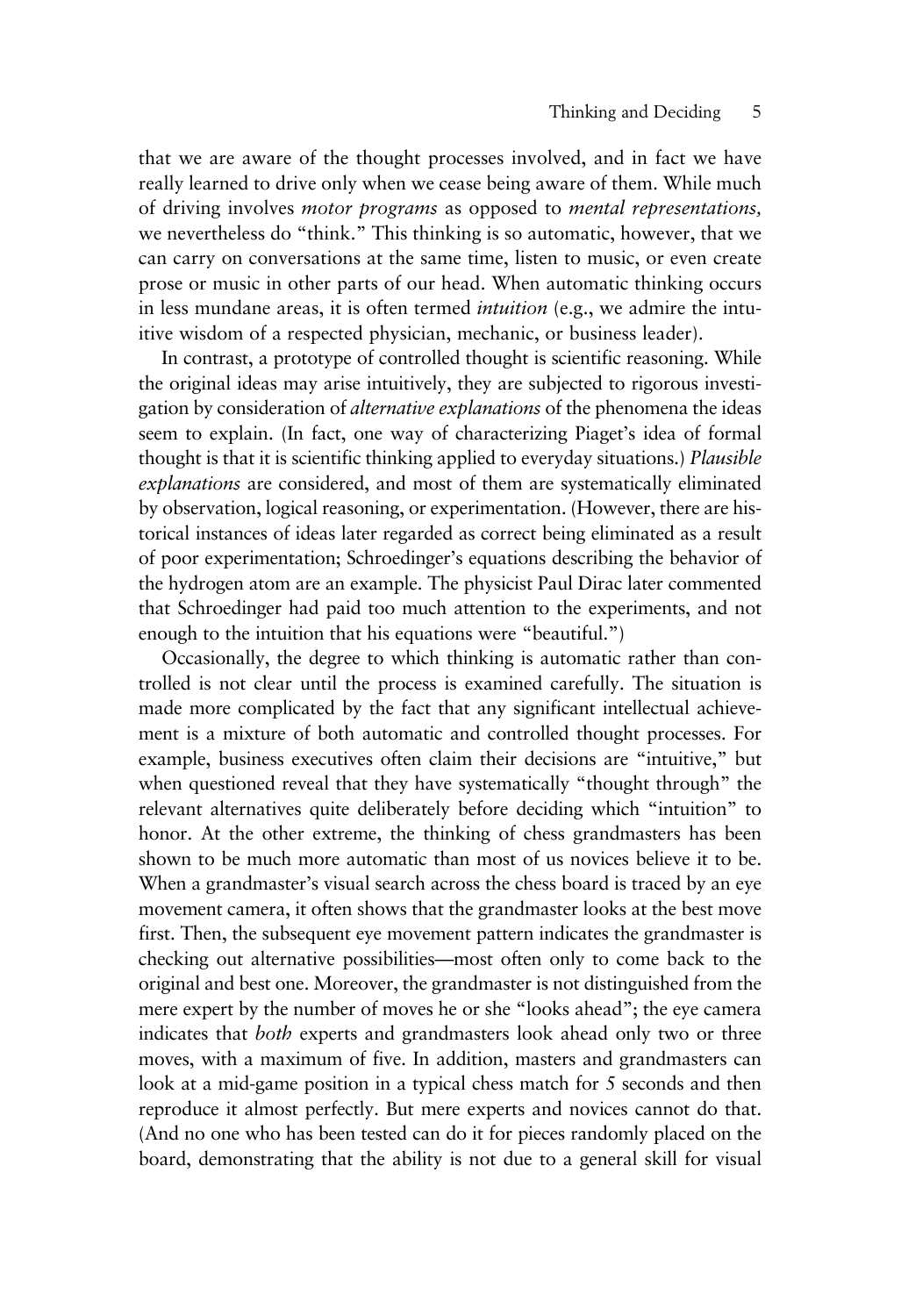memory per se.) The conclusion is that grandmasters have a superior understanding of the "meaning" of positions in sensible chess games, that in 5 seconds they can automatically encode entire patterns of pieces as being ones familiar to them, and that they know from experience (estimated to require at least 50,000 hours of practice for master-level players) what constitutes good and bad moves from such patterns. As Herbert Simon and William Chase (1973) summarized their findings, "The most important processes underlying chess mastery are ... immediate visual-perceptive processes rather than the subsequent logical-deductive thinking processes." Such immediate processes are automatic, like the decision to brake to avoid a collision.

One fundamental point of this book is that we often think in automatic ways when making judgments and choices. These automatic thinking processes can be described by certain psychological rules (e.g., heuristics), and they can systematically lead us to make poorer judgments and choices than we would by thinking in a more controlled manner about our decisions. This is not to say that deliberate, controlled thought is always perfect, or even always better than intuitive thought. In fact, we hope the reader who finishes this book will have a heightened appreciation of the relative advantages of the two modes of thinking and when to trust one or the other.

## **1.3 The Computational Model of the Mind**

There has been a modest revolution in the sciences of the mind during the past half-century. A new field has emerged, named *cognitive science,* with a new conceptual paradigm for theorizing about human thought and behavior (Gardner, 1985; Pinker, 1997). The computational model of the mind is based on the assumption that the essence of thinking can be captured by describing what the brain does as manipulating symbols. (Note that we say, "the *essence* of thinking." We do not mean to imply that the brain itself literally manipulates symbols.) The computational model is obviously inspired by an analogy between the computing machine and the computing brain, but it is important to remember that it is an analogy. The two devices, brains and computers, perform similar functions, relating input information to output information (or actions) in an amazingly flexible manner, but their internal structures are quite different (most obviously, electronic circuits and biological neurons operate quite differently).

The central concept in the notion of a computational model is the manipulation of symbolic information. Perhaps the classic example of a cognitive process is the performance of a mental arithmetic task. Suppose we ask you to solve the following addition problem "in your head":  $434 + 87 = ?$ ??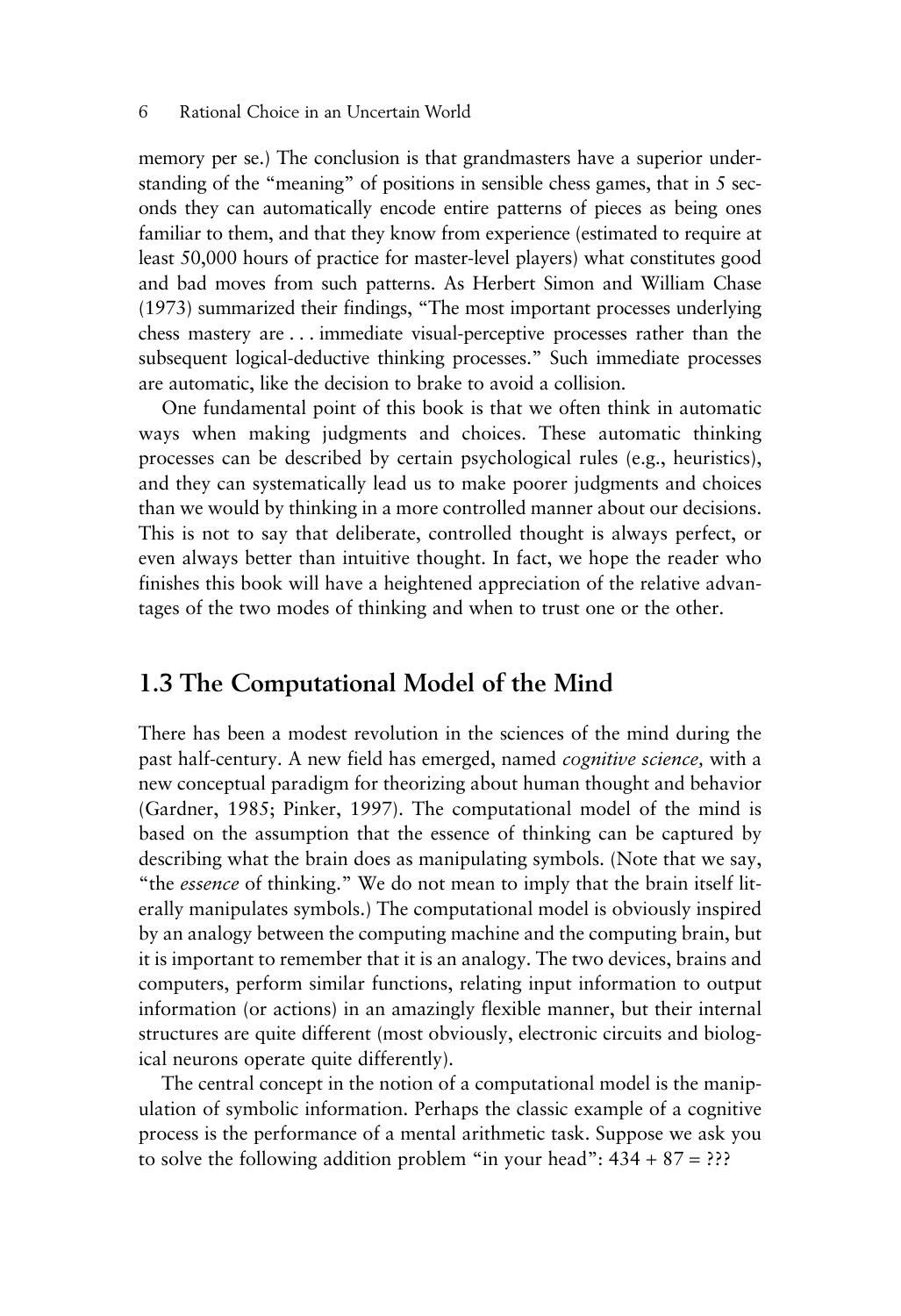If we asked you to think aloud, we might hear something like the following: "Okay, I gotta add those numbers up,  $uh \dots 4 + 7$ , that's  $11 \dots$  write down the 1, and let's see, carry the  $1 \dots$  ummmm ... so  $3 + 8$  equals 11, again, but I gotta add the carry, so that's 12, and uhhhh ... write down the 2 and I gotta carry a 1 again. Now 4, that's 4, but I have to add the carry, which was 1, so that's 5, write down the 5. So, that's 521. Does that look okay? Yeah, the answer is 521."

Another controlled, deliberate method that one of us (Dawes) uses is to "work down" from the highest multiples of 10, while making a list of "remainders" in "another part of the head." Thus,  $434 + 87$  is equal to 400, with 34 and 87 remaining. The 87, being larger, is attacked first as 100 minus 20, with a 7 left over. So we now have 400 + 100 − 20 = 480. We now attack the 34, which is larger than the other remainder of 7. It is basically 20 + 10, with a remainder of 4. Because we are already 20 short of 500, we reach it with a remainder of  $10 + 4$ , to which we add the previous remainder of 7 to obtain 21. The answer is 521. While the second algorithm may appear complex upon first being stated, it has the advantage of avoiding silly errors that lead to large mistakes (e.g., as a result of not "aligning" what is to be "carried over"). But a little bit of practice can also lead to the type of speed that absolutely amazes people who don't know the method.

The point is that either of these computational strategies is a good illustration of what we mean by symbol processing: Information goes into your brain through the eyes (or another sense organ); it is converted to some kind of internal, symbolic code, that retains the essential information from the digits; and then we perform mental operations to compare, manipulate, and transform that information, including combining the information from the external problem with our knowledge of arithmetic facts and algorithms we have learned in school. When we believe we have achieved the goal we set for ourselves when we started thinking about the problem, we respond to report the answer. The "amazing flexibility" of thought processes is illustrated by the dramatic differences in the two sequences of thought, which solve the same problem and produce the same final response. (Without some measure of the interior cognitive processes, like the think-aloud reports, it would be impossible to distinguish between the two strategies. To a large extent, this is the primary task of cognitive psychological researchers scientifically identifying the hidden thought processes that occur "under the hood," in our heads.)

It was tempting to try to create a theory of performance of cognitive tasks by summarizing the contents of think-aloud reports as a sequence of pieces of information (e.g., "the sum for the rightmost column is 11") and operations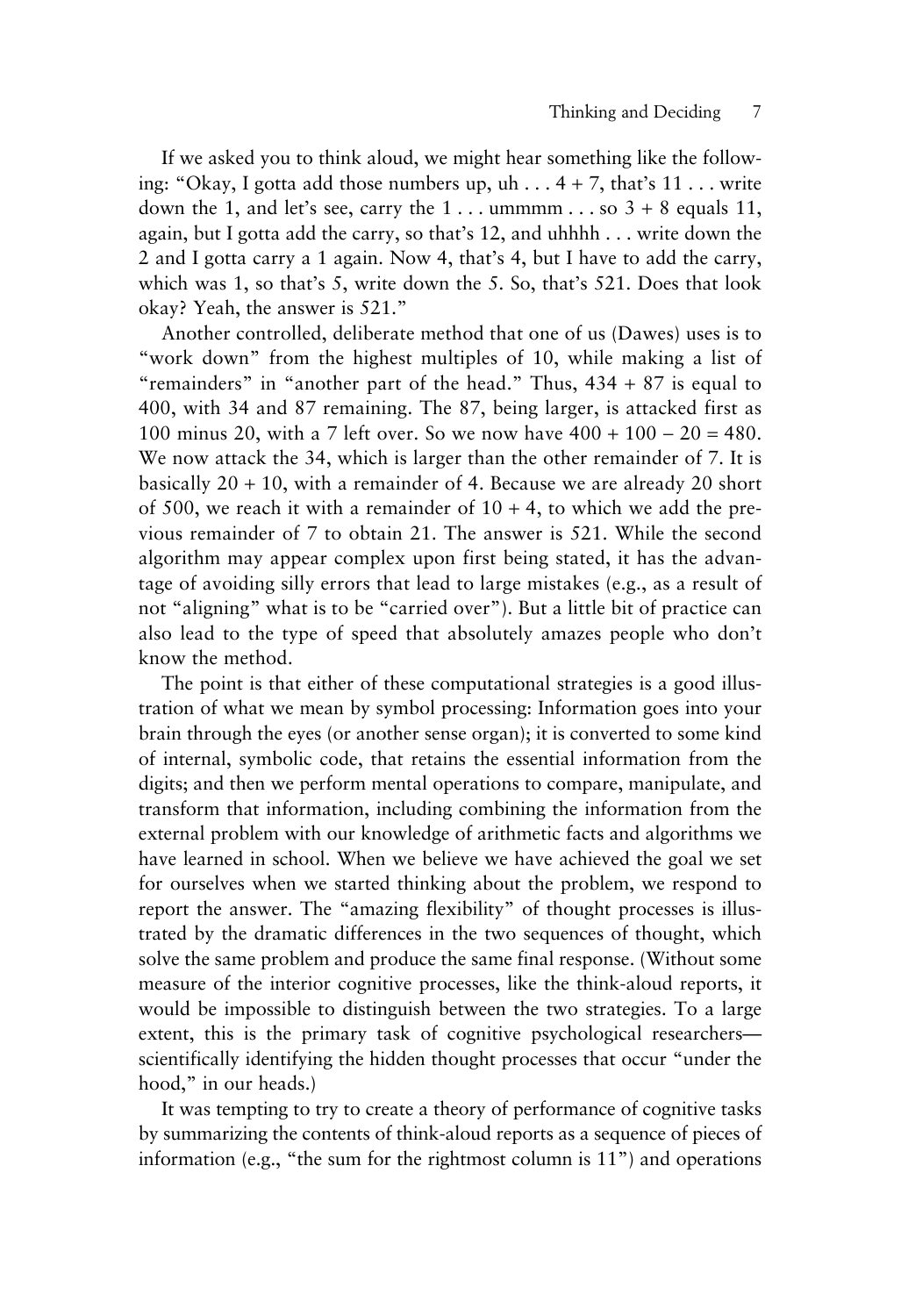#### 8 Rational Choice in an Uncertain World

on that information to create new information (e.g., "plus" means looking up the sum of two digits in your long-term memory of arithmetic facts). However, such a theoretical endeavor was unsuccessful until we had an appropriate theoretical language in which to express all these complex representations and operations.

The "cognitive revolution" in psychology really got under way (in the 1960s) when the first computer programming languages were applied to the task of summarizing and mimicking the mental operations of people performing intellectual tasks like chess playing, logical deduction, and mental arithmetic. For example, the studies of grandmasters' chess-playing skills we mentioned above were part of a research program at Carnegie Mellon University aimed at describing human cognitive skills (including novice and expert levels) precisely enough so that computational models could be written in computer programming languages to simulate and compete with human players. As Newell and Simon (1972) put it,

The programmed computer and the human problem solver are both species belonging to the genus "Information Processing System." ... When we seek to explain the behavior of human problem solvers (or computers for that matter), we discover that their flexibility—their programmability—is the key to understanding them. Their viability depends upon their being able to behave adaptively in a wide range of environments. ... If we carefully factor out the influences of the task environments from influences of the underlying hardware components and organization, we reveal the true simplicity of the adaptive system. For, as we have seen, we need to postulate only a very simple information processing system to account for human problem solving in such tasks as chess, logic, and cryptarithmetic. The apparently complex behavior of the information processing system in a given environment is produced by the interaction of the demands of that environment with a few basic parameters of the system, particularly characteristics of its memories. (p. 870)

Many aspects of human thinking, including judgment and decision making, can be captured with computational models. The essential parts of these models are symbols (e.g., a theoretical representation of the idea of "yellow," or "pawn," or "11") and operations that compare, combine, and record (in memory) the symbols. Thus, in the chess-playing example, symbols represent the board; the pieces; the rules; and at more complex levels, goals and strategies to win. One of the fundamental and ongoing research projects in cognitive science is to conduct an analysis of the contents of these representations, to describe the natural "mentalese" in which we think and to relate it to the biological substrate in which it must be implemented (e.g., Pinker, 1997, 2007). For purposes of the present book, we can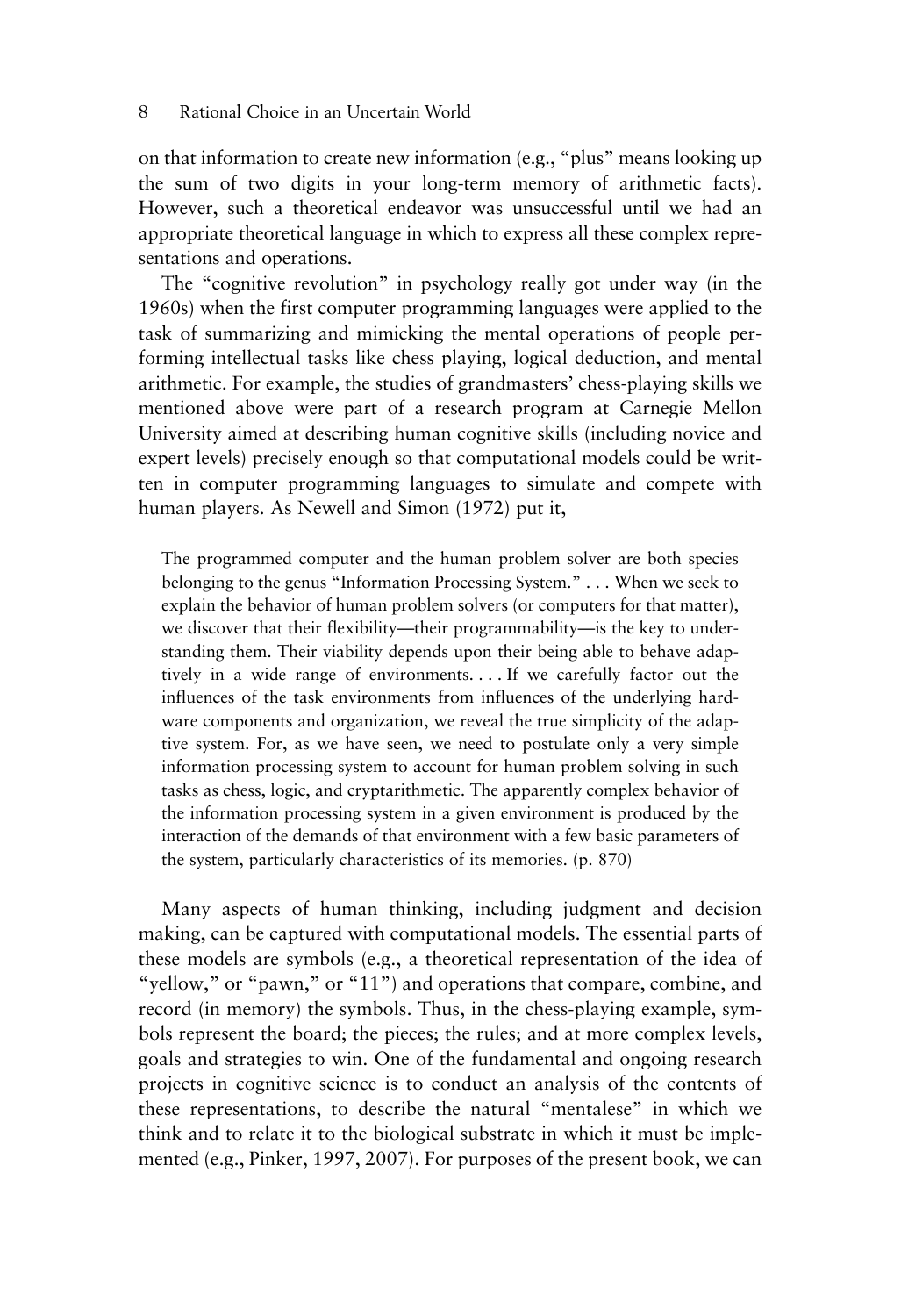rely on rudimentary descriptions of mental representations in order to characterize the "knowledge" part of cognitive models of decision processes.

The other half of the cognitive theory is a description of the elementary information processes that operate on the representations to store them, compare them, and transform them in productive thought. It is very important to recognize that most of these operations are unconscious. Although we are aware of (and can report on) some aspects of cognitive processing, mostly the symbolic products of hidden processes such as the digit ideas in mental arithmetic, most of the cognitive system is unconscious. So, the first insight from cognitive science is that we can think of intellectual achievements, like judging and deciding, as computation and that computation can be broken down into symbolic representations and operations on those representations. In addition, we emphasize that both automatic and controlled modes of thinking can be modeled as computations in this sense.

Another important insight from cognitive science concerns the nature of the mechanism (the brain) that performs the computations. Since about 1970, there has been increasing consensus on the nature of the "cognitive architecture" of the human mind. The early outlines of the cognitive system included three kinds of memory stores: sensory input buffers that hold and transform incoming sensory information over a span of a few seconds; a limited short-term working memory where most of conscious thinking occurs; and a capacious long-term memory where we store concepts, images, facts, and procedures. These models provided a good account of simple memory achievements, but were limited in their ability to describe more complex inference, judgment, and decision behaviors. Modern conceptions distinguish between several more processing modules and memory buffers, all linked to a central working memory (Figure 1.1, a good introduction to the modern computational approach is provided by John Anderson, 2000).

In the multi-module model*,* there are input and output modules, which encode information from each sensory system (relying on one or more memory buffers) and generate motor responses. A *Working Memory,* often analogized to the surface of a workbench on which projects (problems) are completed, is the central hub of the system, and it comprises a central executive processor, a goal stack that organizes processing, and at least two short-term memory buffers that hold visual and verbal information that is currently in use. The other major part of the system is a *Long-Term Memory* that contains all sorts of information including procedures for thinking and deciding. The details of this particular modular division of labor are justified by both behavioral results (e.g., systematic studies of mental arithmetic) and the results of hundreds of studies of brain functions. We will report on some of the more interesting results from neuroscientific analysis of decision processes in Chapter 13.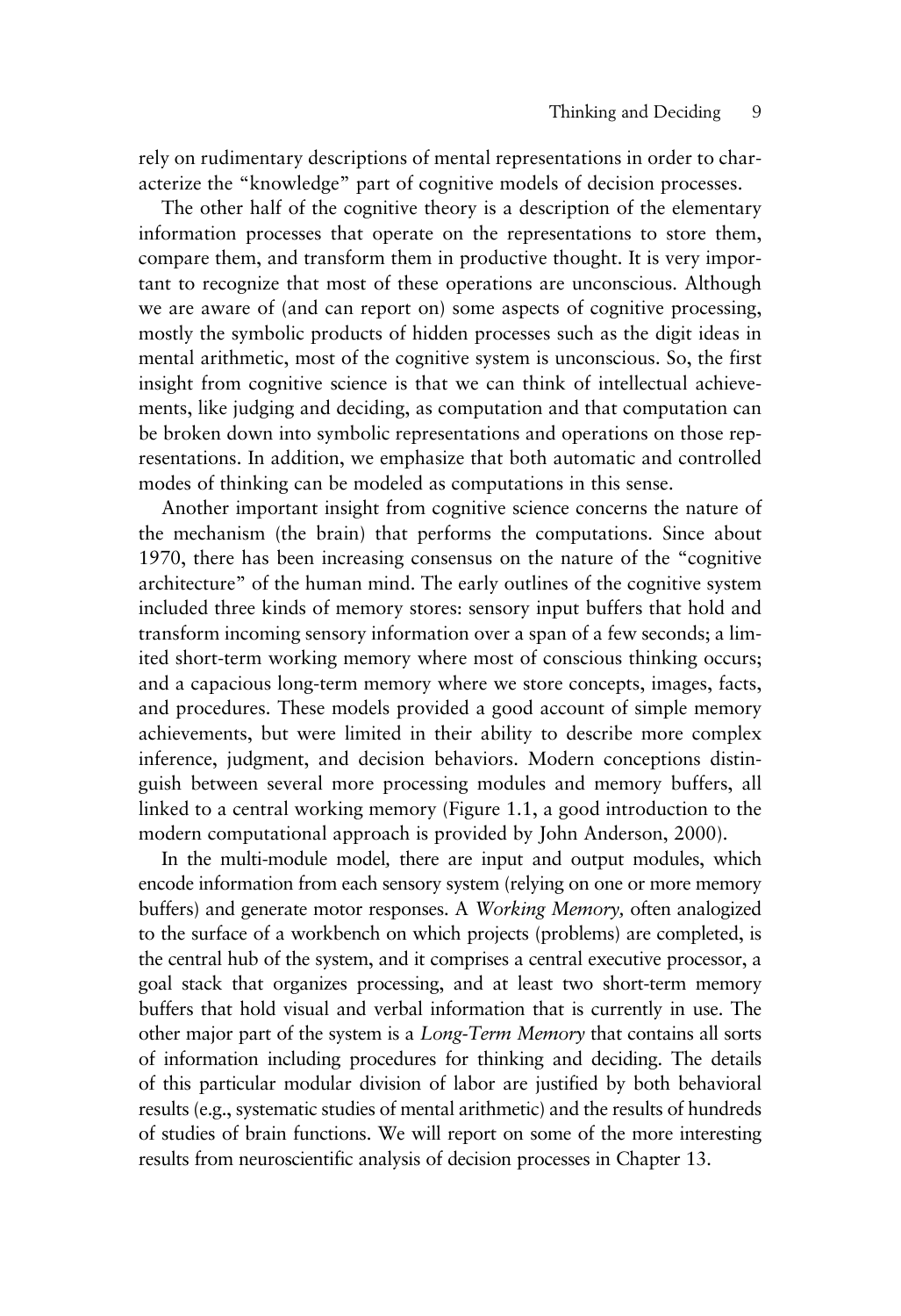10——Rational Choice in an Uncertain World



## **The Environment**

**Figure 1.1** An overview of the human information-processing system (with arrows indicating the flow of information and control from one part of the system to another)

Two properties of the memory stores will play major roles in our explanations for judgment and decision-making phenomena. First, the limited capacity of Working Memory will be used to explain some departures from optimal, rational performance. As Newell and Simon (1972) said (see quote above), "The apparently complex behavior of the information processing system in a given environment is produced by the interaction of the demands of that environment with a few basic parameters of the system, *particularly characteristics of its memories"* (p. 870, emphasis added). James March and Herbert Simon (1958) introduced the concept of *bounded rationality* in decision making, by which they meant approximately optimal behavior, where the primary explanation for departures from optimal is that we simply don't have the capacity to compute the optimal solutions because our working memory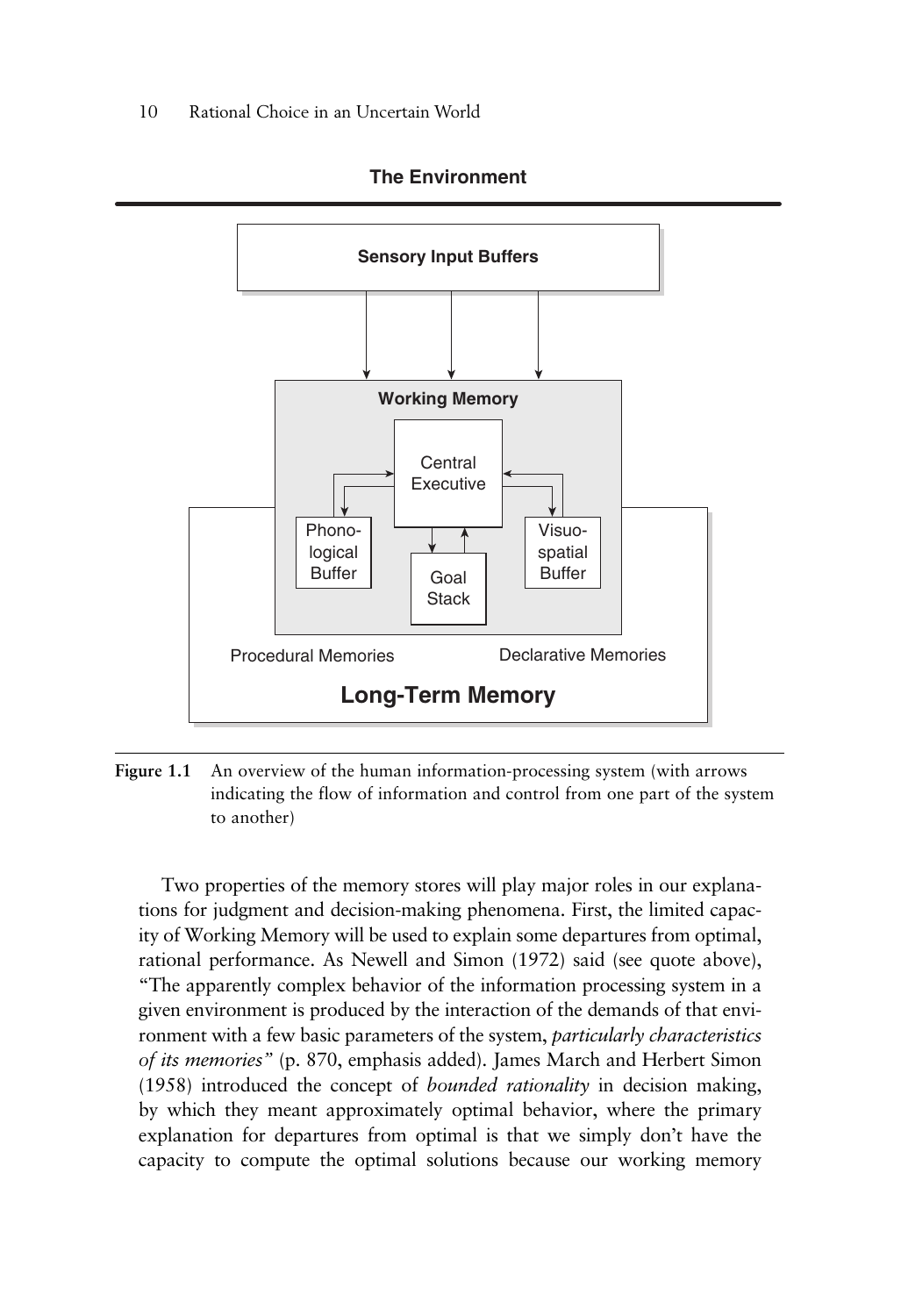imposes limits on how much information we can use. Second, we will often refer to the many facts and procedures that have been learned and stored in long-term memory. So, for example, we explain the differences between a grandmaster and a novice chess player with reference to stored knowledge about past chess games, good moves, and so forth, and with reference to special analytic skills (analogous to an educated person's knowledge of arithmetic algorithms), all stored almost permanently in long-term memory. (Remember we found that Working Memory differences could not explain the differences in chess skill as a function of expertise; research showed that novices and grandmasters had similar Working Memory capacities—both groups remembered the same number of chess pieces from a scrambled chess board. What the grandmasters seem to have that the novices lack is knowledge about chess stored in their long-term memories. This explains why experts remember so much more from a "meaningful" chess board.)

However, the sheer amount of information to consider—and the limits that Working Memory places on our ability to consider information—is not the only source of bounded rationality. For example, the type of automatic association discussed earlier can also provide impediments to rational thought in the simplest of situations (e.g., the automatic imputation of characteristics of child abusers seen in therapy to child abusers in general). "Information overload" is a sufficient condition for limited ("bounded") rationality, but it is not a necessary condition.

# **1.4 Through Darkest Psychoanalytic Theory and Behaviorism to Cognition**

Most of the work discussed in this book has been done in the last halfcentury. Why? Because until the 1950s, psychology was dominated by two traditions: psychoanalytic theory and behaviorism. Neither of these traditions—which became preeminent in the early 1900s—treated thought as an important determinant of human behavior.

Unconscious needs and desires were the primary stuff of psychoanalytic theory; even defense mechanisms, by which these unconscious impulses could be channeled into socially acceptable—or neurotic—behaviors, were viewed as largely unconscious, and hence outside of the awareness of the individual. (People who claimed to be aware of their own defense mechanisms were said to be denying their problems through "intellectualization"; only the psychoanalyst could really understand them.)

Although dogmatic acceptance of psychoanalytic theory still lingers on in some settings, skepticism was enhanced by its failure to explain one of the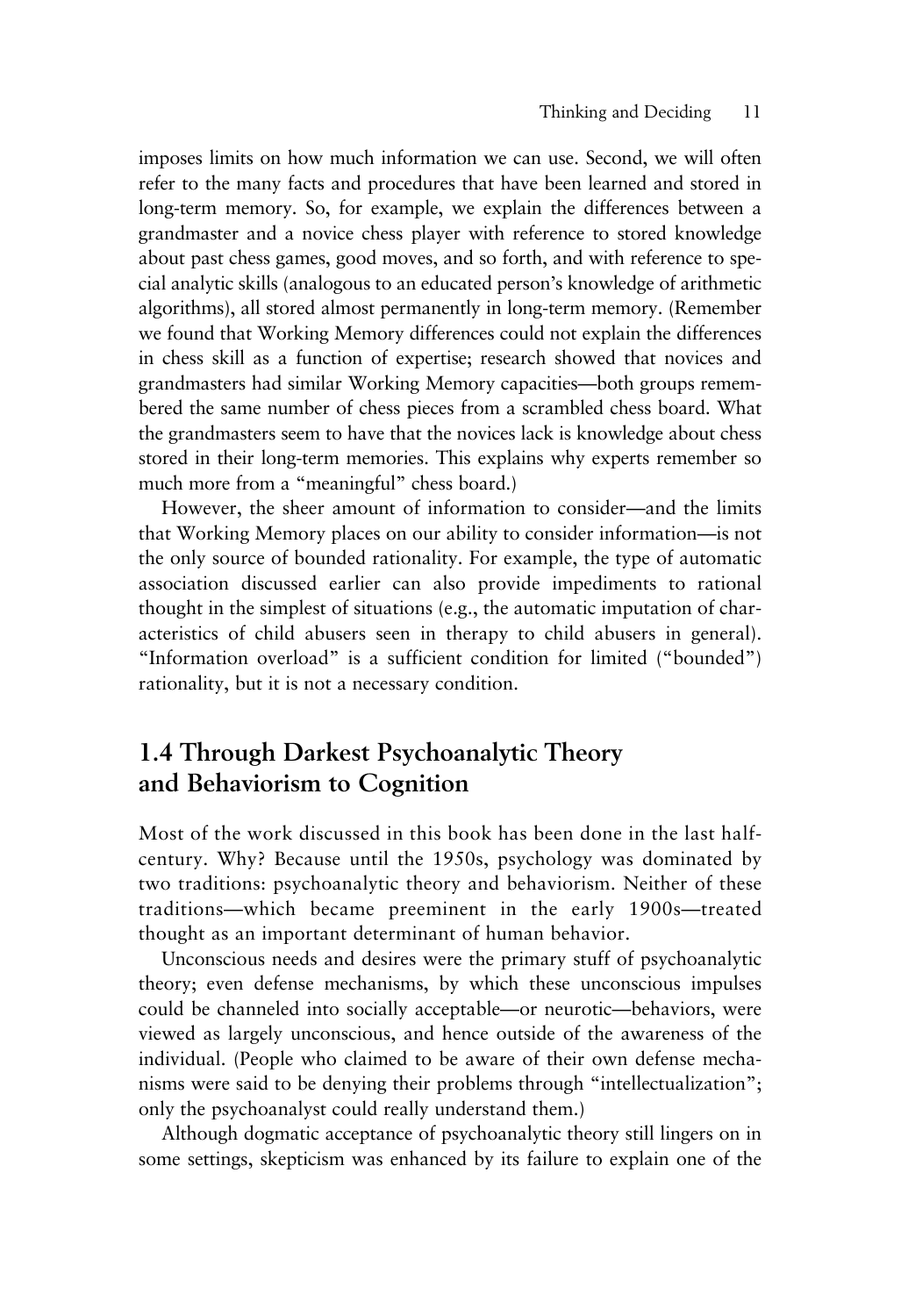### 12 — Rational Choice in an Uncertain World

most important psychopathologies of the 20th century, Nazism. A strong implication of the theory was that the Nazi leaders, who engaged in monstrous activities, *had* to be suffering from the types of pathologies postulated by the theory. Moreover, these pathologies had to be related to pathologies and traumas of childhood, which—according to the theory—are crucial to the development of adult disorders. As Wordsworth said, "The child is father to the man." In fact, a 1943 United States Office of Strategic Services report, by Walter C. Langer, was devoted to an analysis of Adolf Hitler and a prediction of his future actions based on his "psychosexual perversion," which was later found not to exist. Supposedly incapable of normal sexual intercourse, Hitler was believed to achieve sexual release through urinating and defecating on his mistress. Moreover, Langer (1943/1972) wrote that Hitler survived World War I by granting homosexual favors to his officers. There is no historical evidence of any such behaviors. In fact, applying Hitler's philosophy of the insignificance of the individual human life to his own life as well as to others, he served without hesitation in the particularly dangerous position of a battlefield messenger, declining promotion to a safer position.

Psychoanalytic interpretations made no mention of Hitler's basic cognitive assumptions about the world, his thinking style, the ways in which he framed problems, or the heuristics he used for solving them. Instead, his behavior was predicted on the basis of his conflicted hatred of his brutal father and his unconscious identification of Germany with his mother. Except for making the somewhat obvious prediction that Hitler wouldn't succeed, this psychoanalytic approach didn't work. Moreover, careful study of the defendants at the Nuremberg war crimes trials—complete with Rorschach inkblot tests—failed to reveal any extraordinary psychosexual disorders or childhood problems. These men and women were ordinary people, much too ordinary. Years later, studying Adolf Eichmann, the SS officer who served as the director of the Central Office for Jewish Emigration and was responsible for the deaths of millions of Jews under the Nazi regime, the philosopher Hannah Arendt (1963) coined the phrase "the banality of evil."

In 1963, Stanley Milgram published his striking experiments on "destructive obedience." In them, he demonstrated that *a variety* of people would administer extremely painful and potentially lethal shocks to strangers as part of a psychological experiment, provided that they were urged to do so by an authority figure who "took responsibility," and that the victim was physically distant from them. (The shocks were not actually administered to the stranger, but the experimental participants were led to believe that they were.) In effect, Milgram did not ask, "How were the Nazis different from us?" but rather, "How are we like the Nazis?" He was able to answer the latter question better than others had answered the former. Subsequent research has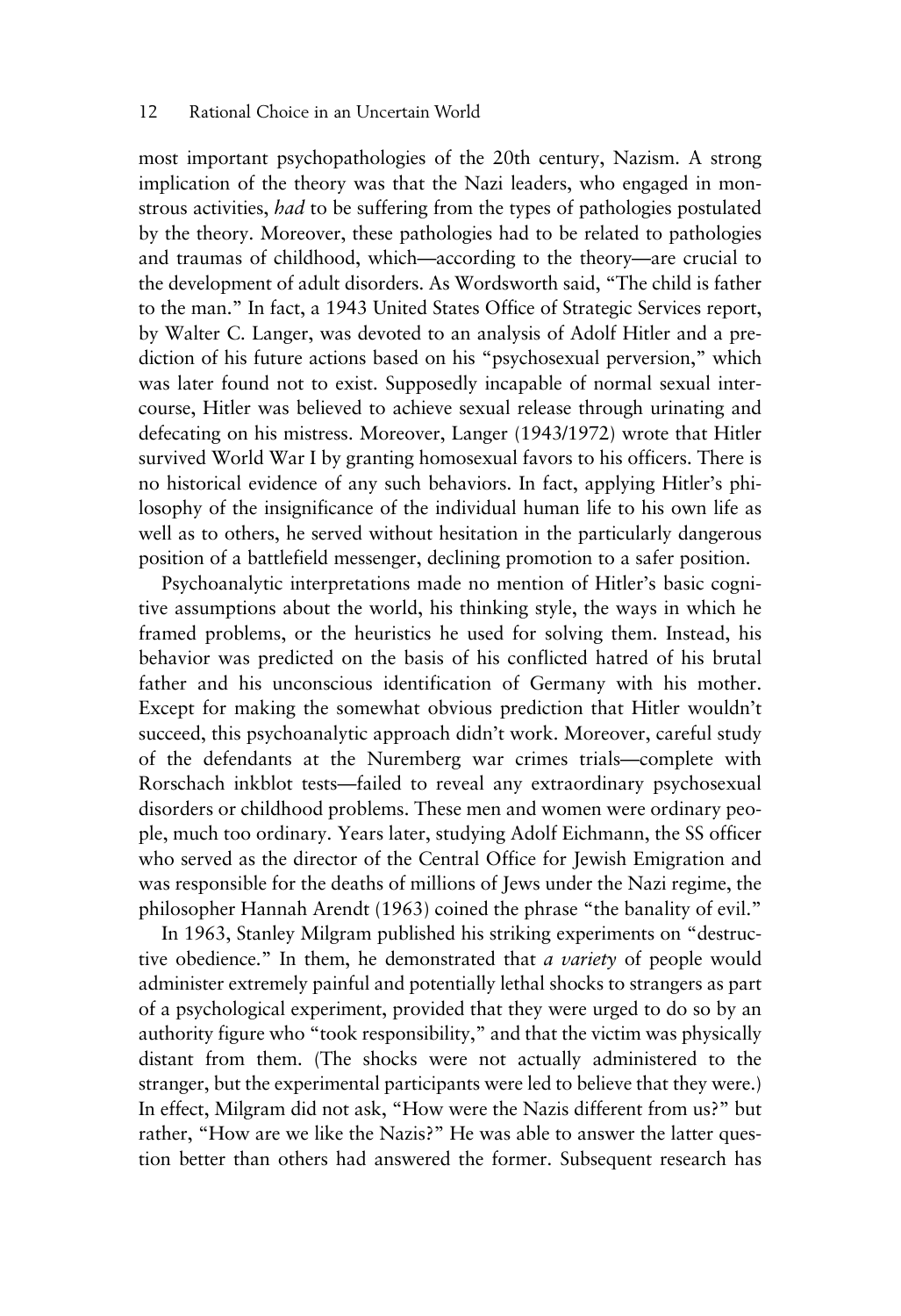confirmed the general hypothesis of the banality of evil and the power of the immediate social situation to elicit remarkably cruel (or courageous) behavior from otherwise ordinary people (Ross & Nisbett, 1991; Zimbardo, 2007).

According to the behavioristic approach, in sharp contrast to psychoanalysis, the reinforcing properties of the rewards or punishments that follow a behavior determine whether the behavior will become habitual. Awareness is—as in the psychoanalytic tradition—unimportant; at most, it is an "epiphenomenon." B. F. Skinner, probably the most famous behaviorist of all time, put it this way: "The question is not whether machines think, but whether men do." Again, as with psychoanalytic theory, the failure of behaviorism can be attributed to its inability to account for important phenomena, rather than to any direct "disproofs." For example, there are no useful analyses of everyday speech and communication; intellectual achievements like "mental arithmetic" or chess playing; or behavior in modestly complicated gambling decisions from a behaviorist perspective. In fact, to address these phenomena, behaviorists have become so "cognitive" that it is difficult to separate them from psychologists who more comfortably march under the cognitive banner (Rachlin, 1989).

Accounts of even the most elementary learning processes seem to require more structure than is provided by basic behaviorism. For example, people and animals cannot be conditioned to avoid or fear just any food or danger. Children are distinctively nervous about snakes and spiders; rats (and children) are exceptionally sensitive to the pairing of smells and nausea (Garcia & Koelling, 1966; Mineka & Cook, 1993; Seligman, 1971). We are prepared (probably via some form of evolutionary selection) to learn certain associations, especially "causal" associations, and not others; the laws of behaviorist conditioning are not general across stimuli and responses. A related finding is that our conscious understanding of contingencies is a significant moderator, maybe even a necessary condition, for many forms of learning to occur. A number of ingenious experiments have demonstrated not only that awareness of "reinforcement contingencies" is important in determining whether behavior would be repeated, but also that in many areas—notably verbal behavior—such awareness was crucial (e.g., see Dulaney, 1968). This finding contradicted the general "law of effect," which maintains that the influence of consequences is automatic.

Ingenious experiments by Marvin Levine, Gordon Bower, Tom Trabasso, Jerome Bruner, and other early cognitive psychologists are one illustration of the necessity of postulating an active human mind in order to understand behavior (see Levine, 1975, for the history of this revolutionary research). The experiments involved a task termed *concept identification* in which participants are presented with stimuli that differ on many attributes—most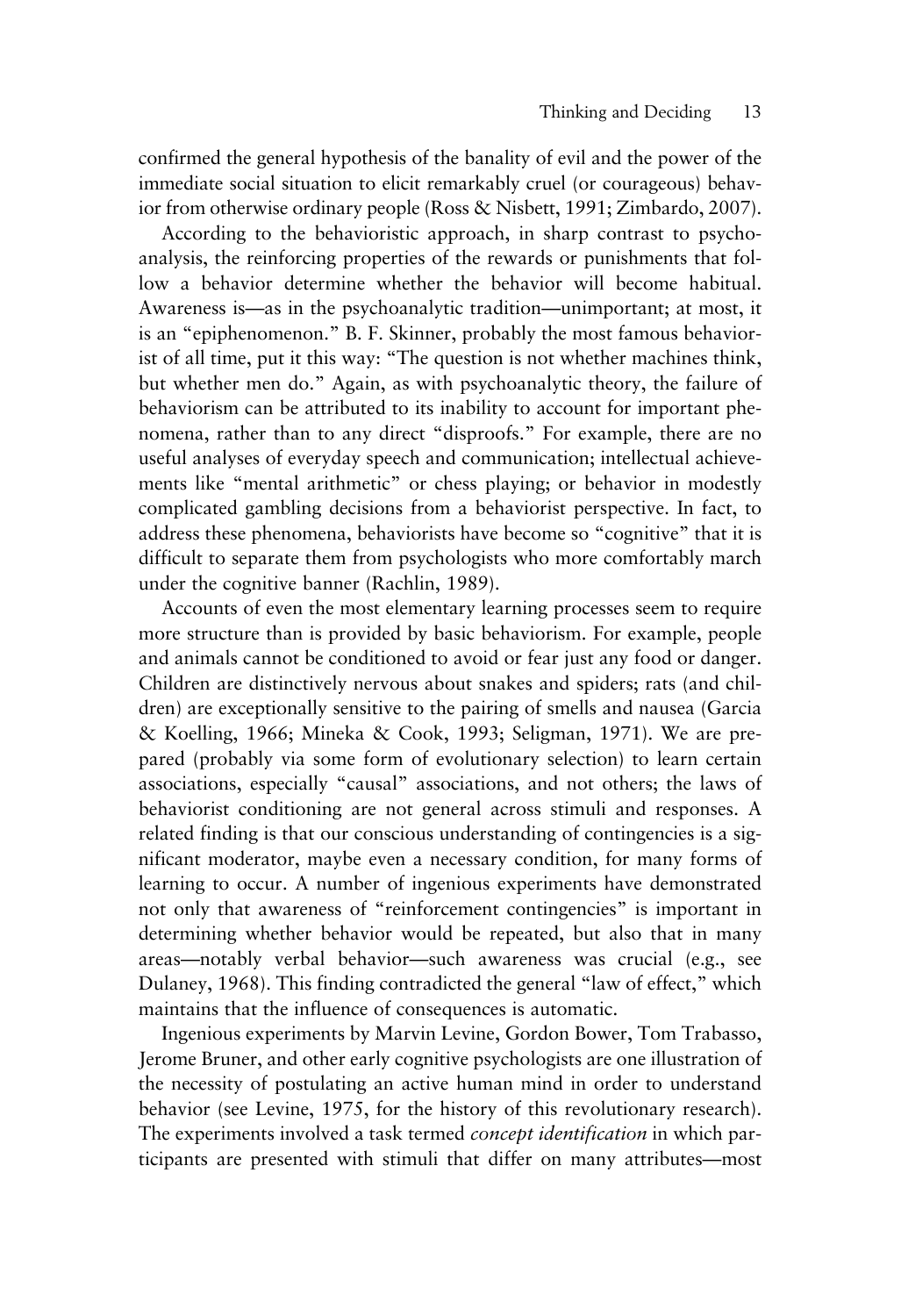often geometric figures that vary in size, shape, color, and various pattern characteristics. The participant's task is to sort these stimuli into two categories and by so doing, identify the rule (or "concept") that the experimenter has used as the basis for classification. For example, the rule may be that red patterns are to be placed on the left and green ones on the right. Participants are simply told "correct" or "incorrect" when they sort each stimulus, and they are judged to have identified the concept when their sortings are consistently correct (10 correct responses in a row).

Behavioral analyses of responses to this task focused purely on the reinforcement (being told "right" or "wrong") for each choice. Awareness, to the degree that it exists, was assumed not to affect sorting. Early results appeared to support such analyses. For example, some participants were able to achieve perfect sorting without being able to verbalize the experimenter's rule (although it turned out that they could if pressed, their earlier reluctance apparently resulting from being unsure of themselves), and in some tasks participants did not achieve the perfect learning that would be predicted from intellectual insight (but the experimenter's rules themselves may have been ambiguous). Moreover, average success in concept identification *across participants* appeared to increase gradually, much like the learning of an athletic skill.

However, clever follow-up experiments demonstrated that learning in such tasks was in fact not gradual but "all or none," the type of learning predicted on the basis of an active hypothesis-testing mind that continually searches for the correct rule whenever the experimenter indicates that an incorrect sorting has been made. First, these investigators analyzed each participant's responses separately and determined the pattern of correct and incorrect responses *prior to the last error.* If learning was gradual, as predicted by most reinforcement theories, the probability of a correct sort, within a single participant's learning trials, should increase gradually from .50 (the chance probability of being "correct"). Instead, it was *stationary* at .50. The gradual increase found earlier was an artifact of averaging across participants who had identified the correct concept at different points of time in the experiment. Moreover, patterns of sorting after each error were indistinguishable irrespective of the point in the experiment at which the error occurred. By making an error, the participant indicated that he or she "didn't get the concept"; hence, performance was at the chance level prior to each error. An error indicated that the participant had not yet had the insight into the experimenter's rule.

Marvin Levine (1975) demonstrated that participants' conscious beliefs were virtually perfect predictors of their responses, particular error patterns, and time it took to learn. In an especially ingenious demonstration, he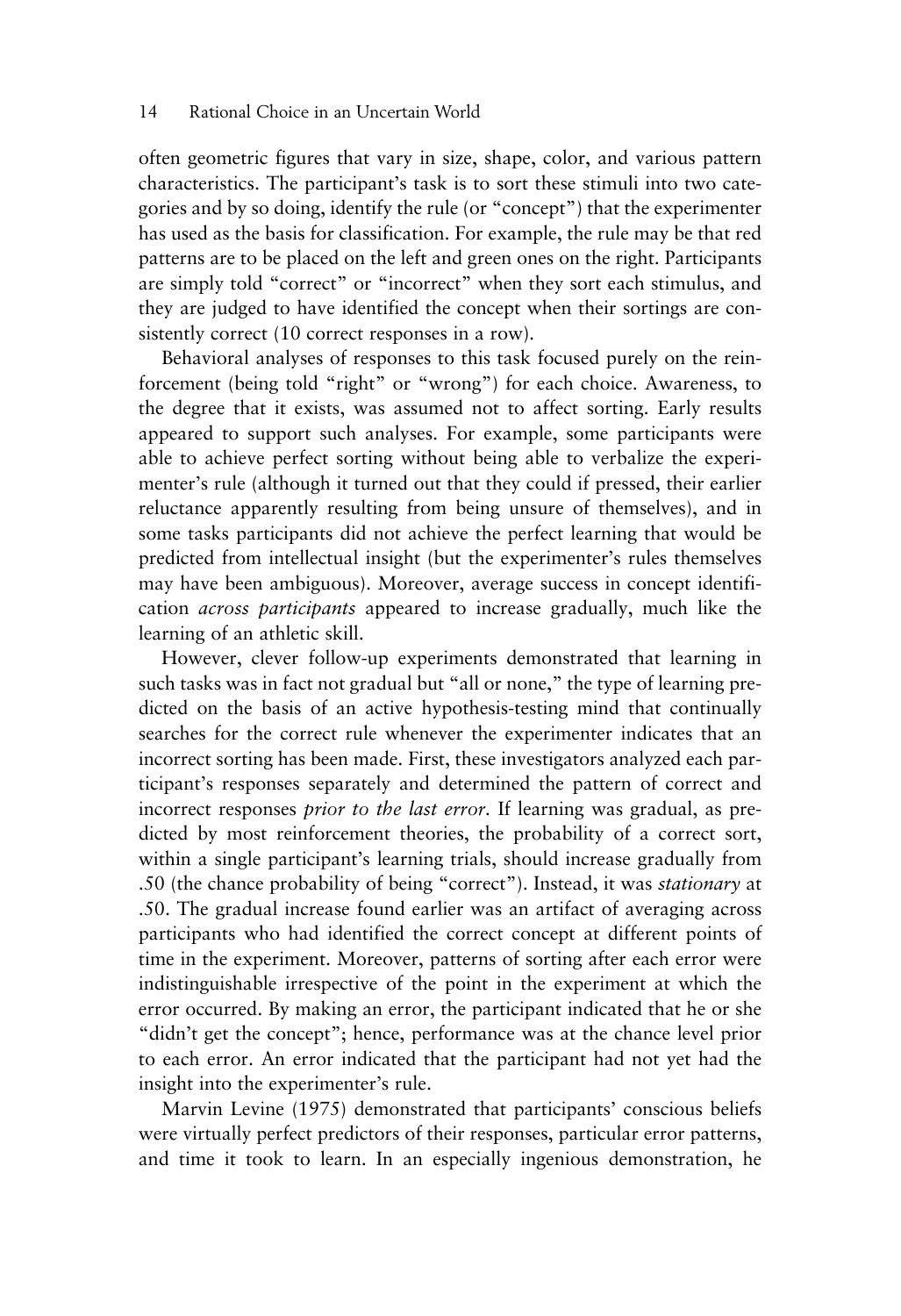showed that participants failed to learn very simple concepts (e.g., to sort all stimuli to the left), over hundreds of trials, if this concept was unexpected, or "absent from their hypothesis set." Bower and Trabasso (1968) devised a procedure they termed the *alternating reversal shift* procedure. Every *second* time the participant made an error, the rule was reversed. For example, participants who had initially been told "correct" when they placed red figures on the left and green ones on the right were told they were correct the second time they put a green figure on the left (or a red one on the right), and were subsequently told correct or incorrect according to this reversed rule until they again made a second error, at which point the rule was reversed again. Except for participants lucky enough to identify the concept without making two errors, all participants would be "reinforced" a roughly equal number of times for placing red figures and green figures on the same side. If learning was a simple reinforcement process, participants should never identify the concept. But in fact they did. As a group, they identified the concept after being told they were incorrect (falsely called errors) roughly the same number of times as did those in comparison conditions where the rule was never reversed.

It is almost impossible to explain these results without postulating an active, hypothesis-testing mind mediating between the reinforcement provided by the experimenter and the behavior in the sorting task. Moreover, the mind we hypothesize is a limited mind. For example, participants who perfectly recalled all of their previous choices and the experimenter's responses to them would be totally confused by the alternating reversal shift procedure in the Bower and Trabasso experiments (and suspicious that the experimenter was doing something bizarre—because they were told they were wrong much less than half the time before identifying the concept). It is precisely such a limited, hypothesis-testing mind that this book is written about, and for.

Neither the psychoanalytic nor the behavioral tradition regarded people as decision makers who deliberately weighed the consequences of various courses of action and then chose from among them. Moreover, neither tradition has contributed useful explanations of decision-making behaviors. Most psychologists today accept the compelling assumption that ideas and beliefs cause behavior and that cognitive theories are the best route to understanding and improving important behaviors. If we want to understand why the juror said the defendant was a murderer, why the doctor diagnosed the patient with a blocked kidney duct, or why the pilot diverted to another airport for an unscheduled landing, the best way to proceed is to find out what they were thinking about before they made each of these decisions. This book uses such cognitive science concepts to better understand judgment and choice.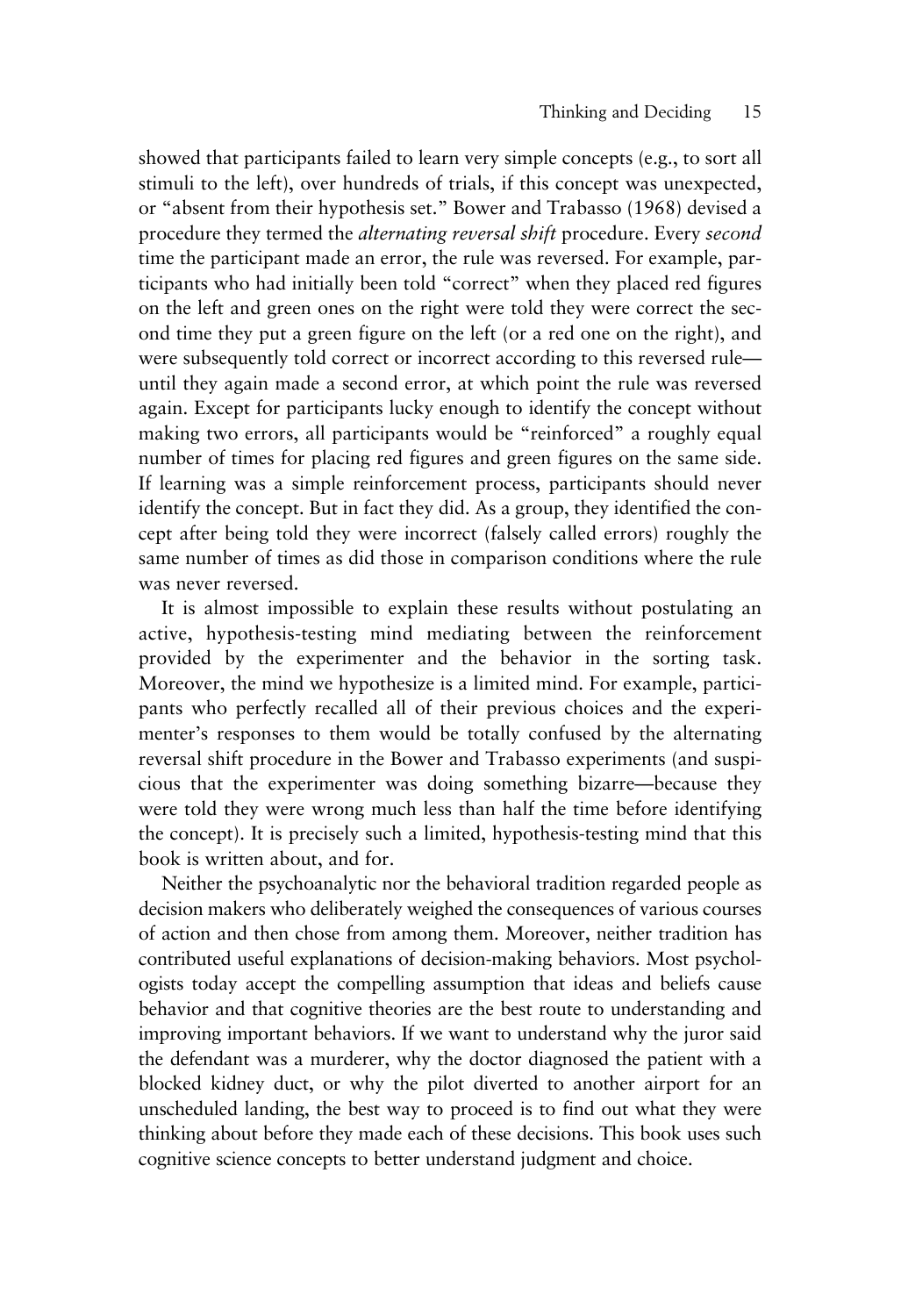# **1.5 Quality of Choice: Rationality**

If we aspire to give advice about how to make good decisions, we need to say something about what we mean by bad decisions. The quality of a decision cannot be determined unambiguously by its outcome. For example, most of us believe it would be foolish to accept an "even money" bet that the next time we throw a pair of dice we will roll "snake eyes." (The actual chance of throwing two ones, "snake eyes," is 1/36). Moreover, we would regard the person who accepted such a wager as a poor decision maker—even if he or she happened to roll snake eyes. On the other hand, if that person were in danger of physical harm or death at the hands of a loan shark, and that wager were the only way to raise enough money to avoid harm, then the person might not seem so foolish. What this example illustrates is that it is the potential outcomes, their probabilities, and their values to the decision maker *at the time the decision is made* that lead us to judge a particular choice to be wise or foolish. A general who is losing a war, for example, is much wiser to engage in a high-risk military venture than is a general who is winning a war. The failure of such a venture might not reflect unfavorably on the decision-making ability of the losing general; it is more "rational" for the losing general to take a risk.

So what is rationality? Often the term is used in a purely egocentric, evaluative sense: "Decisions I make are 'rational'; those of which I disapprove are not." Occasionally, we adopt a broader perspective, and judge rationality not just in terms of approval but in terms of the "best interests" *of the person making the decision—*although with "best interests" still defined egocentrically by *us.* As we said at the outset, good decisions are those that choose means, available in the circumstances, to achieve the decision maker's goals. Thus, for example, some of Adolf Hitler's decisions may be viewed as rational (and others as irrational), despite the fact that we disapprove of all of them.

In this book, *rationality* has a narrow technical meaning; it will nevertheless provide the criterion by which we will judge the wisdom of choices. A *rational choice* can be defined as one that meets four criteria:

- 1. It is based on the decision maker's current assets. Assets include not only money, but also physiological state, psychological capacities, social relationships, and feelings.
- 2. It is based on the possible consequences of the choice.
- 3. When these consequences are uncertain, their likelihood is evaluated according to the basic rules of probability theory.
- 4. It is a choice that is adaptive within the constraints of those probabilities and the values or satisfactions associated with each of the possible consequences of the choice.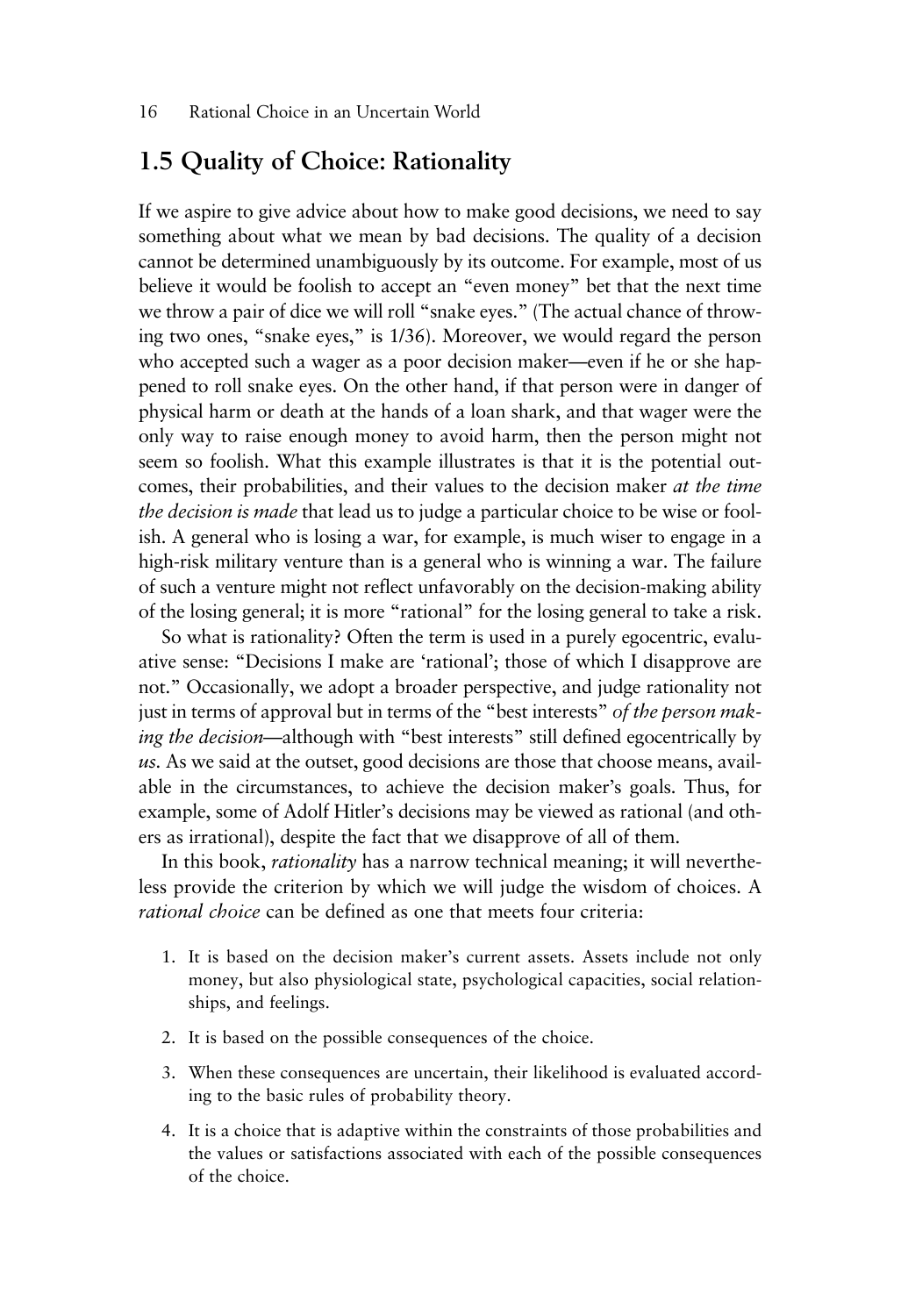Don't we make all our decisions like that? Definitely not. For example, Chapter 2 will detail how it is that we are affected not only by our present state but also by *how we got to it*—a clear violation of the first two criteria enunciated above*.* The past is over and cannot be changed, but we often let it influence our futures in an irrational manner. In Chapters 9 and 12, we will show how we are sensitive not just to the actual consequences of our decisions but also to the way in which we *frame* these consequences. Chapters 4 through 10 are devoted in large part to the cognitive heuristics (boundedly rational rules of thumb) we use to judge future likelihood heuristics that systematically violate the rules of probability theory. Finally, Chapters 8 through 11 describe ways of making decisions that avoid the problems specified in the previous sections.

In fact, there are common decision-making procedures that have no direct relationship to these criteria of rationality. They include the following:

- 1. Habit, choosing what we have chosen before;
- 2. Conformity, making whatever choice (you think) most other people would make or imitating the choices of people you admire (Boyd and Richerson [1982] have pointed out that imitation of success can be adaptive in general, though not, for example, if it is imitation of the drug use of a particular rock star or professional athlete you admire for his or her professional achievements); and
- 3. Choosing on the basis of (your interpretation of) religious principles or cultural mandates.

The four criteria of rationality have a philosophical basis. If any are violated, the decision maker can reach contradictory conclusions about what to choose—even though the conclusions are based on the same preferences and the same knowledge. That is, the person violating these principles may decide that a course of action is simultaneously desirable and undesirable, or that choice A is preferable to choice B *and* that choice B is preferable to choice A. For example, a business executive who attends not just to the current assets of the company but also to the fact that they have been increasing or decreasing in the past could conclude that it is both wise and unwise to continue to finance a losing venture. A doctor whose probabilistic reasoning follows automatic thinking principles rather than the rules of probability could decide that a patient both should and should not have an operation; or a juror could decide that a defendant was both guilty and innocent. Because reality is not contradictory, contradictory thinking is irrational thinking. A proposition about reality cannot be both true and false.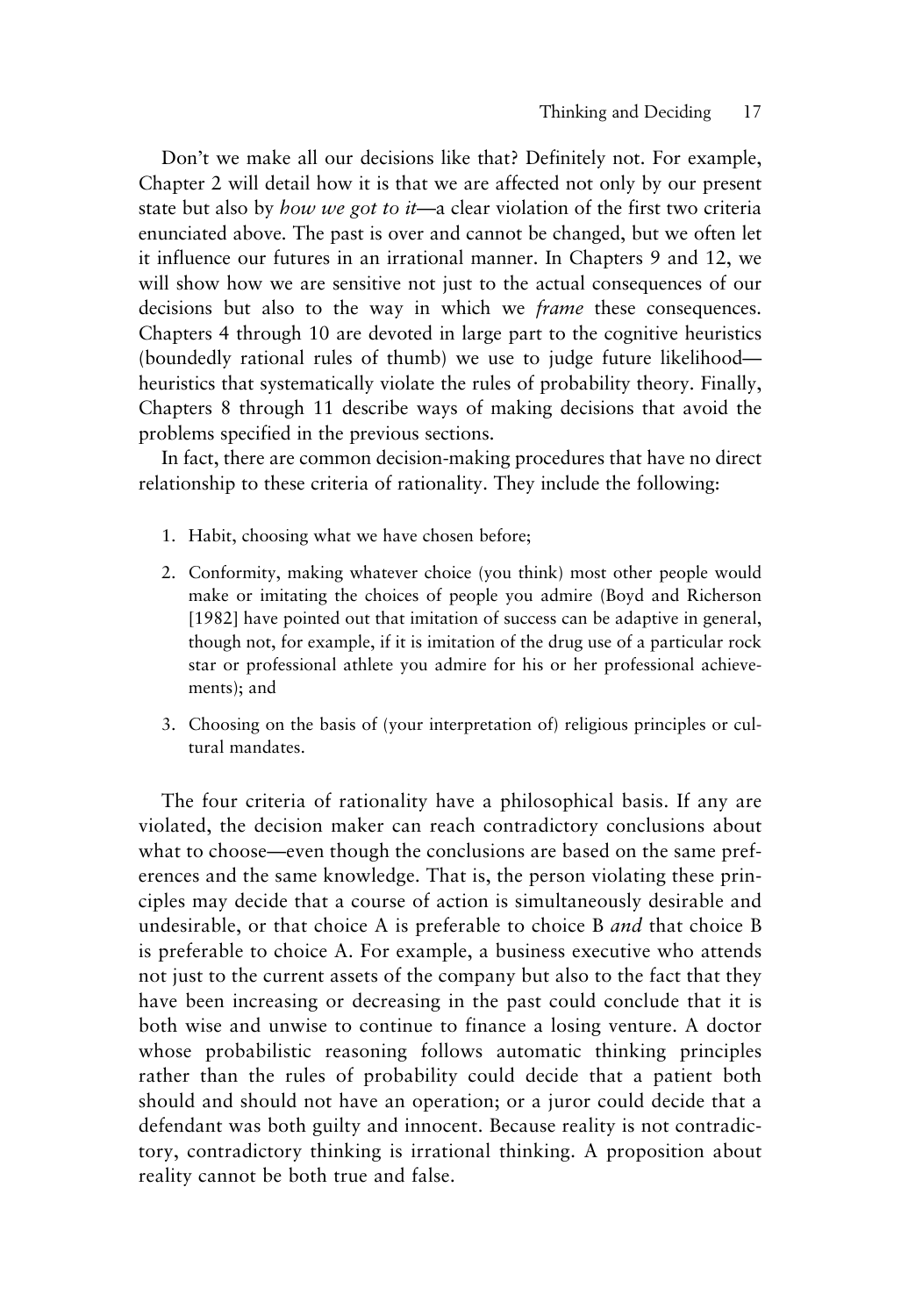## **1.6 The Invention of Modern Decision Theory**

Where does this idea of rationality come from? It began in Renaissance Italy, for example, in the analysis of the practice of gambling by scholars such as Girolamo Cardano (1501–1576), a true Renaissance man who was simultaneously a mathematician, physician, accountant, and inveterate gambler. (He is also credited with inventing the combination lock.) In spite of his profound insights into risky decision making, he tended to lose, because his analyses of the numerical structure of random situations were accompanied by lousy arithmetic skills. The most recent impetus for the development of a rational decision theory, however, comes from a book published in 1947 entitled *Theory of Games and Economic Behavior* by mathematician John von Neumann and economist Oskar Morgenstern. (The first publication in 1944 omitted some of the most important analyses of decision making, so we cite the 1947 edition.) Von Neumann and Morgenstern provided a theory of decision making according to the principle of maximizing *expected utility.* The book does not discuss behavior per se; rather, it is a purely mathematical work that applies utility theory to optimal economic decisions. Its relevance to non-economic decisions was assured by basing the theoretical development on general *utility* (we prefer the term *personal value*), rather than solely on monetary outcomes.

This criterion of expected utility may most easily be understood by analyzing simple gambling situations. Because gambling situations are familiar and well-defined, we will rely on them heavily (as have most scholars in this area) to illustrate basic concepts, though we will try to provide a diverse collection of nonmonetary, everyday examples as well. Consider, for example, a choice between two gambles:

- (a) With probability .20 win \$45, otherwise nothing.
- (b) With probability .25 win \$30, otherwise nothing.

The *expected value* of each is equal to the probability of winning multiplied by the amount to be won. Thus, the expected value of gamble (a) is .20  $\times$  \$45 = \$9, while that of gamble (b) is .25  $\times$  \$30 = \$7.50. People need not, however, prefer gamble (a) simply because its expected value is higher. Depending upon their circumstances, they may find \$30 to have more than four-fifths the *utility* of \$45, in which case they would—according to the theory—choose gamble (b). For example, an individual may be out of money at the end of a week and simply desire to have enough money to eat until the following Monday. In that situation, the individual may find the difference in utility between \$30 and \$45 to be negligible compared with the difference between a one-fourth and a one-fifth chance of receiving any money at all.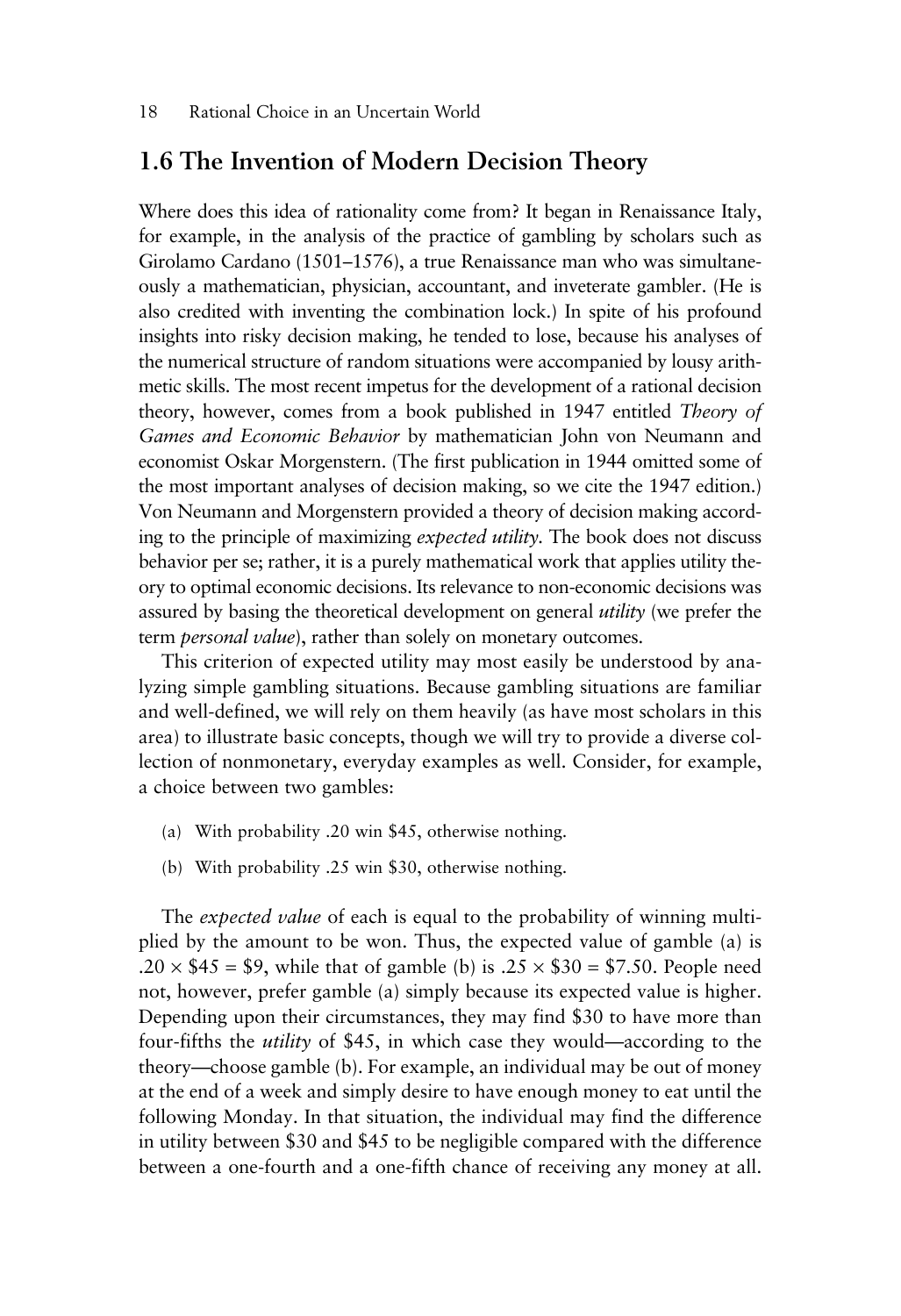Such a preference is represented in the von Neumann and Morgenstern theory by the conclusion that .25 times *that individual's utility* for \$30 is greater than .20 times *that individual's utility* for \$45. Let the utility of \$30 be symbolized  $U(\$30)$  and the utility of \$45 be symbolized  $U(\$45)$ ; then by simple algebra,  $.25 \times U(\$30) > .20 \times U(\$45)$ , which is true if and only if U(\$30)/  $U(\$45) > .20/.25$  (which is equal to 4/5).

In point of fact, most people when asked prefer gamble (a). But when faced with the choice between the following two gambles, most prefer (b′), the one with the \$30 payoff:

- (a′) With probability .80 win \$45, otherwise nothing.
- (b′) Win \$30 for sure.

An individual who preferred (a) to (b) yet (b′) to (a′) would *violate* the von Neumann and Morgenstern principle of choosing according to expected utility. Using the same algebraic symbolism as before, a choice of (a) over (b) implies that .20  $\times$  U(\$45) > .25  $\times$  U(\$30), or U(\$45)/U(\$30) > .25/.20 = 5/4. But a choice of (b') over (a') implies that .80 U(\$45) < U(\$30), or U(\$45)/U(\$30) <  $1/80 = 5/4$ . So, there is a logical (algebraic) contradiction between the two choices. This means the theory not only specifies what is rational, but it can also be compared against human choices to test if people are rational.

Another possible violation of expected utility theory would occur if a person were willing to pay more for one gamble than another, yet preferred the other gamble when given a choice between the two. For example, such a person might prefer the sure \$30 of alternative (b′), yet—realizing that (a′) has a higher expected value (\$36 vs. \$30)—be willing to pay more to play it than to play (b′). The theory equates the utility of each gamble with the utility of the maximal amount of money paid for playing each. The result is that by preferring the gamble for which he or she was willing to pay less, a person has implicitly indicated a preference for less money over more. Assuming any positive utility at all for money (a "no brainer" assumption), that is irrational because the greatest amount of money is equal to the lesser amount plus some more. The conditions that lead to such contradictions will be discussed in Chapters 12 and 13.

What is important here, however, is not just that some choices can contradict expected utility theory, but that the four criteria of rationality listed above are *preconditions* for the development of expected utility theory. Thus, choices that violate expected utility theory can also violate very simple, fundamental, and plausible criteria for good decisions, criteria that almost all of us would say we would like to follow when we make important choices. Again, there is nothing in the theory that mandates what desires a decision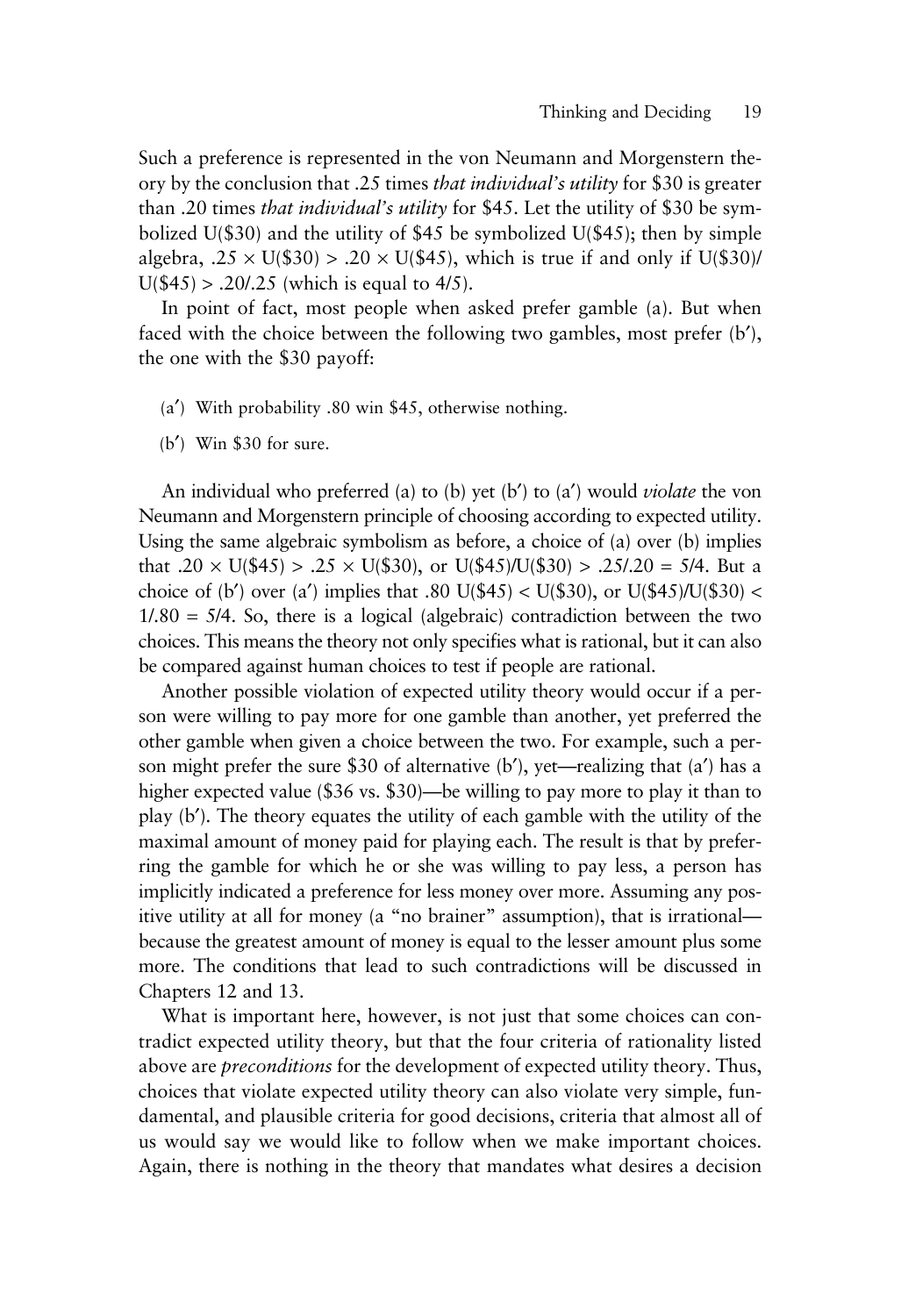#### 20 Rational Choice in an Uncertain World

maker should wish to satisfy—that is, the theory does not prescribe *what* the utilities for various outcomes should be. But the theory does imply fairly strong relationships between some choices and other preferences.

Von Neumann and Morgenstern's work *Theory of Games and Economic Behavior* (1947) inspired a lot of interest in utility theory; many mathematically oriented researchers worked to draw out consequences of maximizing expected utility that were not present in the initial formulation. Others suggested that the basic formulation might be in error, but they did not advocate abandoning the four criteria of rationality; instead, often supported by examples that were intuitively compelling, they suggested that rational decision makers might choose according to some rational principle other than maximizing expected utility. These initial works focused on the *normative* question of how decision makers *should* choose. Soon, however, people became interested in the *descriptive* question of how decision makers people, groups, organizations, and governments—*actually* choose. Do actual choices conform to the principle of maximizing expected utility?

The answer to this question appears to depend in large part on the field of the person asking it. Traditional economists, looking at the aggregate behavior of many individual decision makers in broad economic contexts, are satisfied that the principle of maximizing expected utility does describe what happens. As Gary Becker (1976), Nobel Prize–winning behavioral scientist, puts it, "All human behavior can be viewed as involving participants who maximize their utility from a stable set of preferences and accumulate an optimal amount of information and other inputs from a variety of markets" (p. 14). Becker and many of his colleagues have taken this assertion seriously and have provided insightful analyses of nonfinancial, nonmarket behaviors including marriage, education, and murder.

There are good reasons to start with the optimistic hypothesis that the rational, expected utility theory and the descriptive—how people really behave—theories are the same. After all, our decision-making habits have been "designed" by millions of years of evolutionary selection and, if that weren't enough, have been shaped by a lifetime of adaptive learning experiences. Surely, truly maladaptive habits will have been eliminated by the pressures of evolution and learning and maybe, optimistically, only the rational tendencies are still intact.

In contrast, psychologists and behavioral economists studying the decision making of individuals and organizations tend to reach the opposite conclusion from that of traditional economists. Not only do the choices of individuals and social decision-making groups tend to violate the principle of maximizing expected utility; they are also often patently irrational. (Recall that irrationality as discussed here means that the chooser violates the rules of rational decision making and chooses contradictory courses of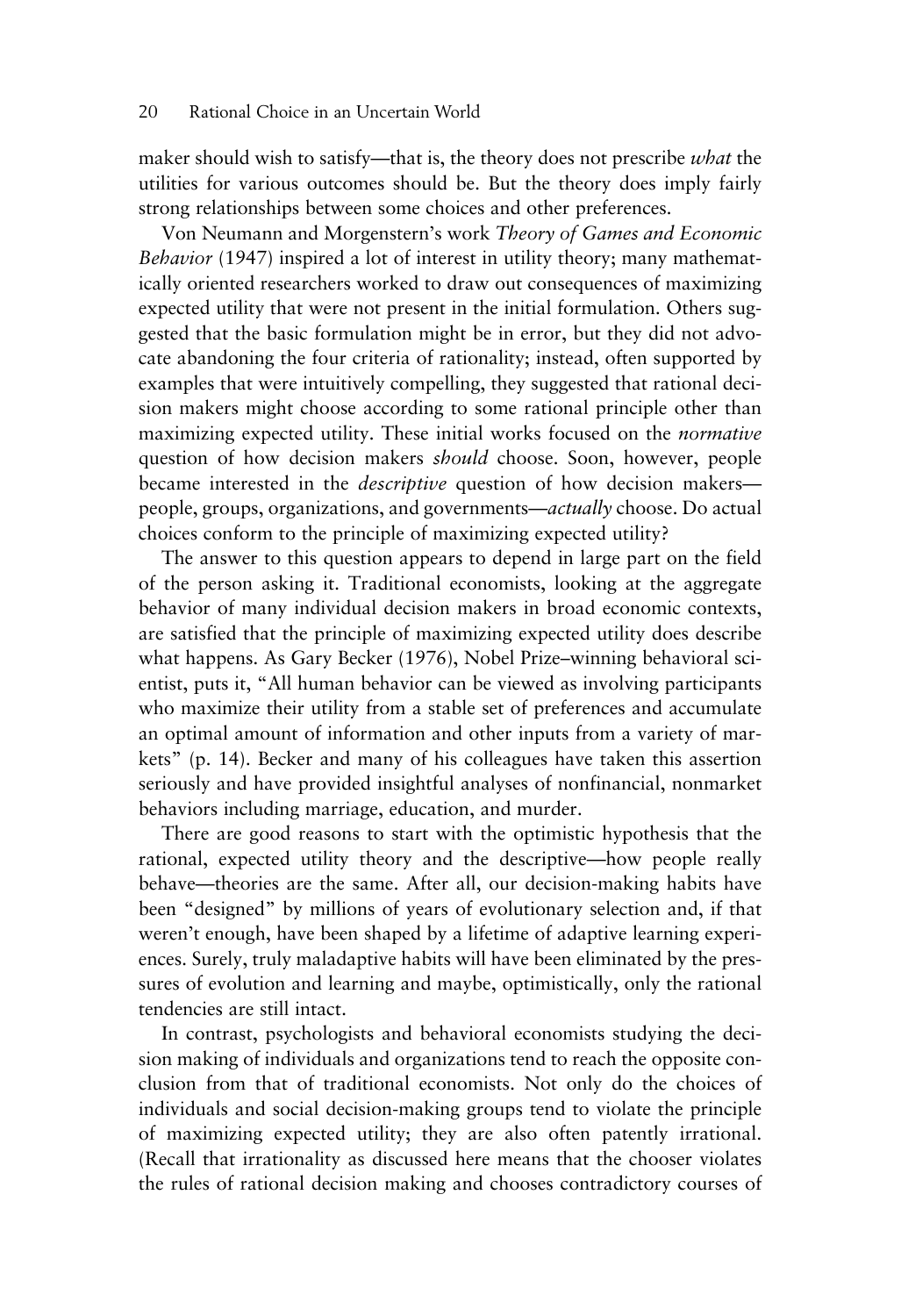action. We are not talking about the nature of the *goals* of the decision maker; we are talking about the failure to pursue those goals coherently, whatever those goals might be for the individual.) What is of more interest is that people are not just irrational, but irrational in *systematic* ways—ways related to their automatic or "bounded" thinking habits. Chapters 4 through 10 of this book are devoted to a discussion of these systematic irrationalities.

Those behavioral scientists who conclude that the rational model is not a good descriptive model have also criticized the apparent descriptive successes of the rational model reported by Becker and others. The catch is that by specifying the theory in terms of utility rather than concrete values (like dollars), it is almost always possible to *assume* that some sort of maximization principle works and then, ex post, to define utilities accordingly. This is analogous to the assertion that all people are "selfish," by definition, because they do what they "want" to do. (As James Buchanan [1978] points out, many aspects of standard economic theory tend to be "vacuously true" when phrased in terms of utilities, but demonstratively false if money is substituted for utility. In addition, Herbert Simon [1959], defending his more psychological approach, has pointed out some of the explanatory contortions that are necessary to make expected utility theory work descriptively.) However, the best arguments that these principles do not work descriptively come from demonstrations of out-and-out irrationality in light of our four criteria for rational individual decision making (see above).

This book reflects the mixture of approaches to judgment and decision making that has characterized this complex field since its beginnings—the rational, normative hypotheses (often accompanied by the optimistic notion that we approximate the rational in our actual behavior) versus the cognitive, descriptive hypotheses about how we really behave. Both the top-down normative view and the bottom-up descriptive approach are necessary to understand the ideal of adaptive rationality and the reality of human decision-making processes. Moreover, important insights into human nature result from knowing when we do behave rationally, adaptively. Perhaps most important of all, knowing when human behavior departs from the rational model is the first step in designing improvements in our essential thinking skills.

## **References**

- Anderson, J. R. (2000). *Cognitive psychology and its implications* (5th ed.). New York: Worth Publishers.
- Anderson, J. R. (2007). *How can the human mind occur in the physical universe?* New York: Oxford University Press.
- Arendt, H. (1963). *Eichmann in Jerusalem: A report on the banality of evil.* New York: Viking Press.